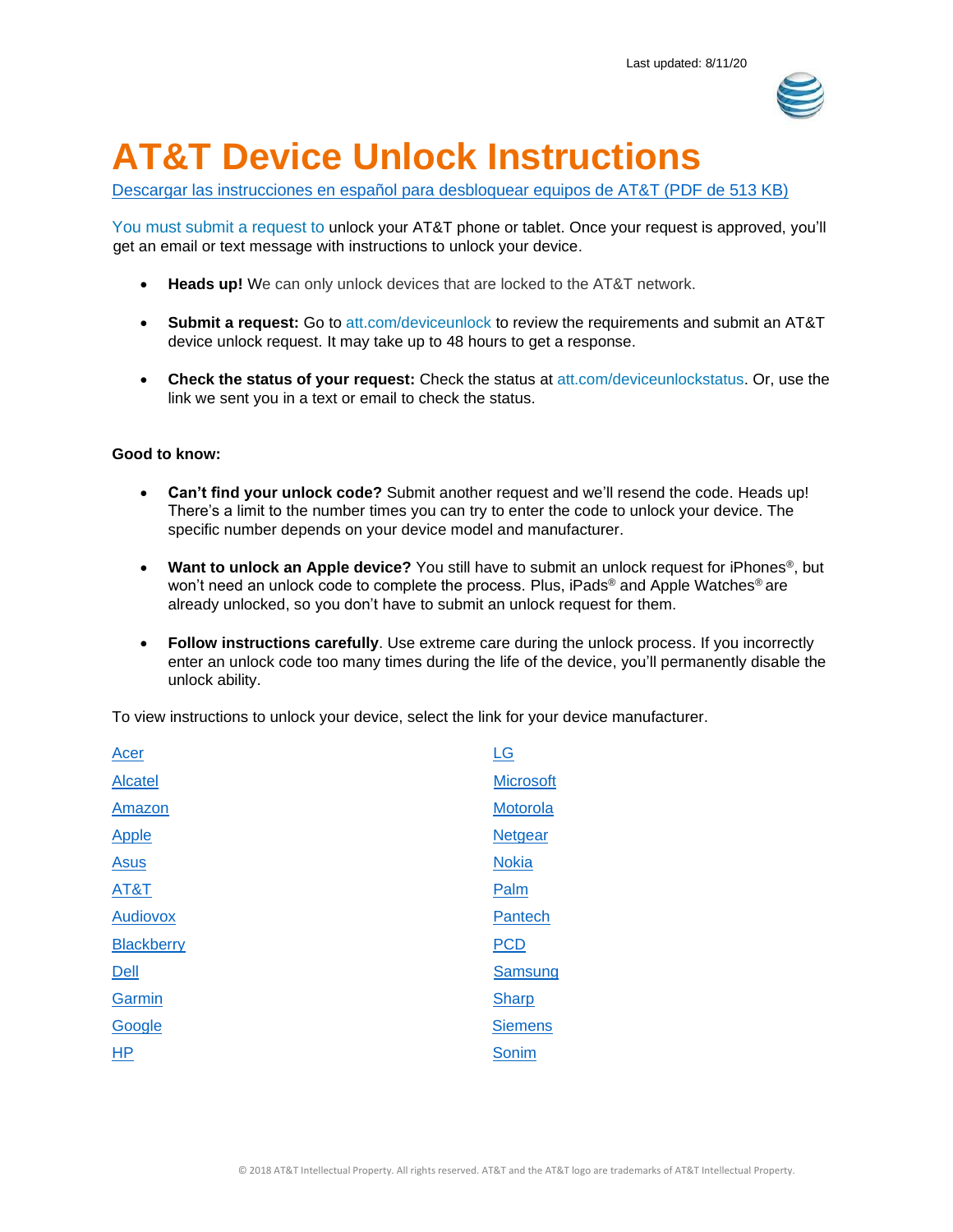

[Kyocera](#page-11-1) **[ZTE](#page-27-1)** [Lenovo](#page-11-2)

**[HTC](#page-10-0)** [Sony & Sony Ericsson](#page-26-0) [Huawei](#page-10-1) **TCT** Mobile

## <span id="page-1-0"></span>**Acer**

Once you get an email from us approving your unlock request, follow these steps to unlock your device.

## **Iconia Tab A501-10S16u**

- 1. Shut down the tablet.
- 2. Insert non-AT&T SIM and power on the tablet.
- 3. Enter the unlock code. The device is now unlocked.

## <span id="page-1-1"></span>**Alcatel**

Once you get an email confirming AT&T approved your unlock request, follow these instructions to unlock your device.

**Heads up:** You only get 5 tries to unlock your phone. After that, you won't be able to use it with another service provider.

### **510A, OT871A, 4015T**

- 1. Insert a non-AT&T SIM card.
- 2. Enter the unlock code and select **OK**. The device is now unlocked.

## **Element 5044R**

- 1. Insert the non-AT&T or Cricket SIM card.
- 2. Turn on the device.
- 3. Enter the unlock code when prompted.
- 4. Press **OK**.
- <span id="page-1-2"></span>5. The device is now unlocked.

## **Amazon**

Once you get the email confirming AT&T approved your unlock request, follow these instructions to unlock your device.

**Heads up:** You only get 5 tries to unlock your phone. After that, you won't be able to use it with another service provider. Insert a non-AT&T SIM card into the phone.

1. Press and hold the **Power** button. After the phone turns on, enter the **SIM network unlock PIN**  when prompted.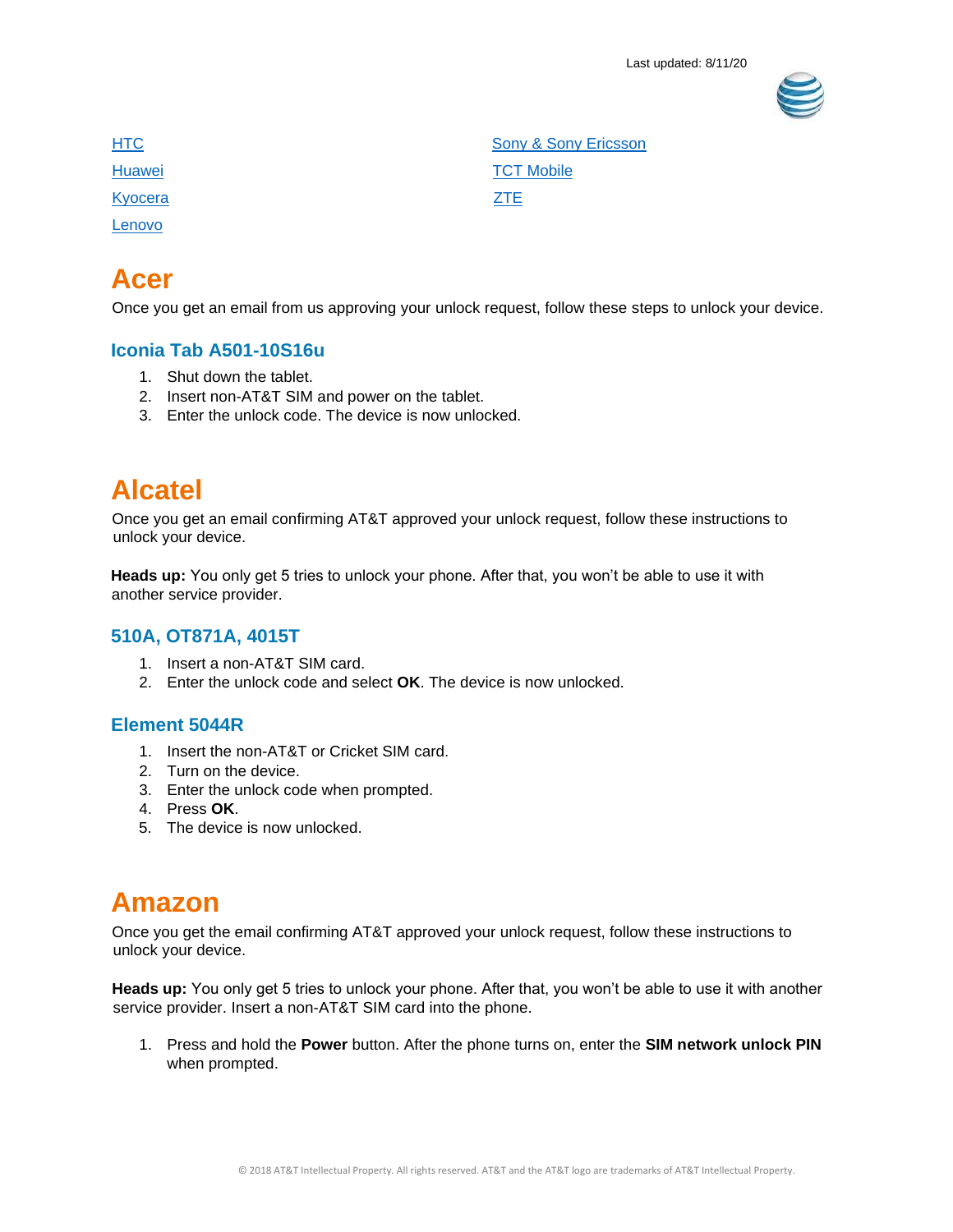

- Tap the blank PIN field and the onscreen keyboard will appear.
- Enter the unlock code, and then tap **Unlock**.
- 2. You'll see SIM Network unlocked on the Fire phone.
- 3. You'll then be taken to the **Home** screen. The device is successfully unlocked.

## <span id="page-2-0"></span>**Apple**

What you'll need to complete the unlock:

• SIM card from AT&T or another provider

### **Using a Non-AT&T SIM card**

- 1. [Remove your SIM card.](https://support.apple.com/en-us/HT201337)
- 2. Insert the new SIM card.
- 3. Complete the setup process.

### **Using an AT&T SIM card**

- 1. Back up your iPhone. Learn [how to back up](https://support.apple.com/en-us/HT203977) your phone[.](https://support.apple.com/en-us/HT203977)
- 2. When you have a backup, erase your iPhone. Learn [how to erase your phone.](https://support.apple.com/en-us/HT201274)
- 3. Restore your iPhone from the backup you just made. Learn [how to restore your phone.](https://support.apple.com/en-us/HT204184)

## <span id="page-2-1"></span>**Asus**

Once you get the email confirming AT&T approved your unlock request, follow these instructions to unlock your device:

### **Asus TF300TL, TF600TL (Vivo Tab Rt Tablets), ME375CL, ME302KL, K009, T00S,**

#### **Z00D, T00D**

- 1. Power off the device and remove the AT&T SIM card.
- 2. Insert card from another wireless provider.
- 3. Turn on the device.
- 4. The device will ask for the unlock code.
- 5. Enter the unlock code.

### **Asus ME370TG**

- 1. Turn off the device and remove the AT&T SIM card.
- 2. Insert card from another wireless provider.
- 3. Power on the device.
- 4. Tap **AT&T AllAccess** tile in the start screen. The app shows the screen for you to enter the code.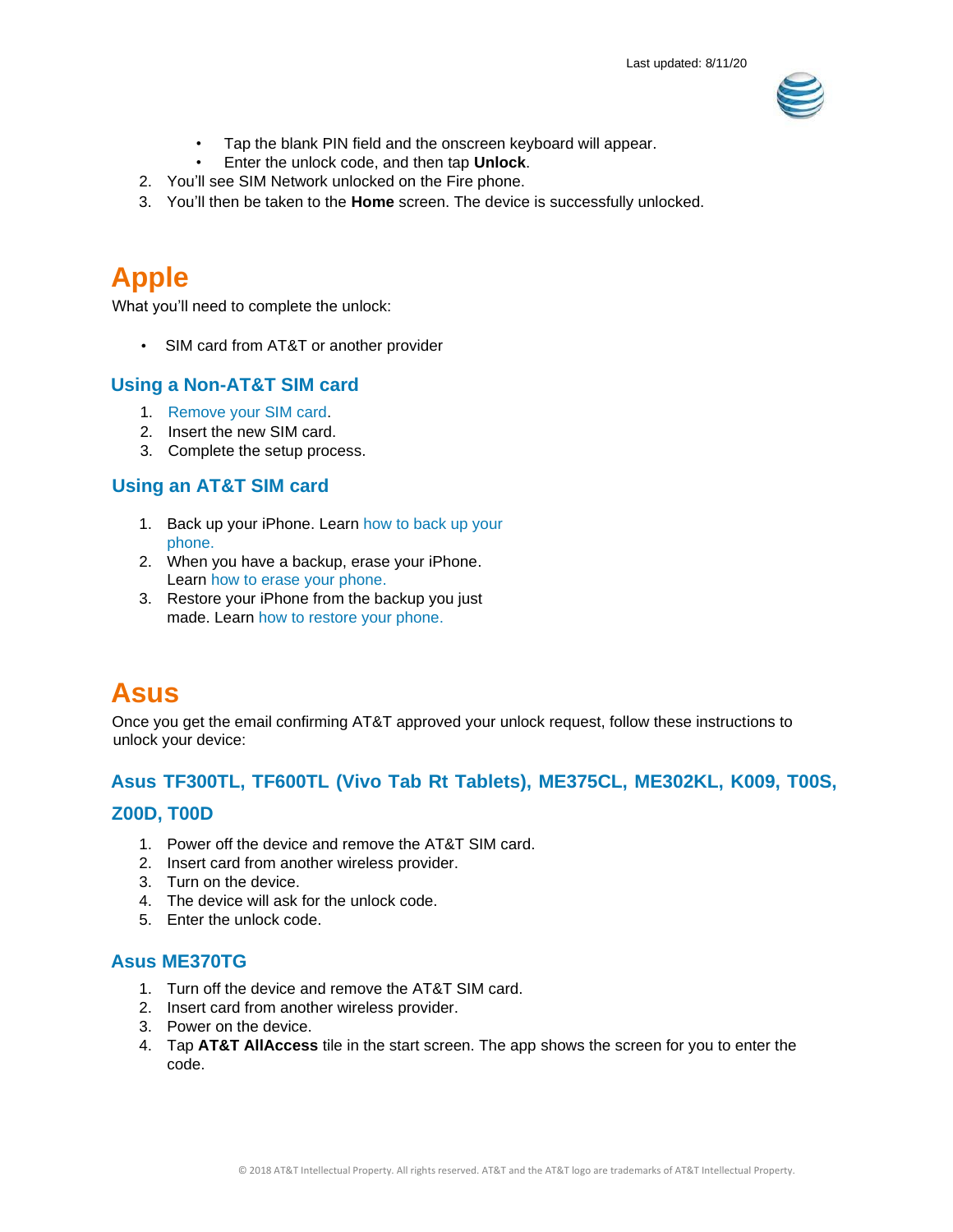

5. Enter the unlock code and select **unlock device**.

## <span id="page-3-0"></span>**AT&T**

## **AT&T Unite Explore**

The AT&T Unite Explore can be unlocked 2 ways:

- Enter the unlock code with the AT&T Wi-Fi Manager.
- Install a non-AT&T SIM into the AT&T Unite Explore and enter the unlock code on the LCD screen.

#### **Enter an unlock code with the AT&T Wi-Fi Manager**

- 1. Access **SIM Security** with the AT&T Wi-Fi Manager page from your connected device.
- 2. Connect a Wi-Fi® device to your mobile hotspot.
- 3. Go to [attwifimanager](file:///C:/Users/es229u/AppData/Roaming/SBC/Q%20Team%20Link%20Messenger/Downloads/Files/65156944H2942H5411/attwifimanager) [in](http://attwifimanager/) the connected device's browser. The default sign-in is **attadmin.**
- 4. From the home page on the AT&T Wi-Fi Manager, select **Settings**, then **Mobile Broadband**, then **SIM Security**.
- 5. Enter the **8-digit unlock code** to unlock your device.

#### **Install a non-AT&T SIM card into the device and enter the unlock code on the LCD screen**

- 1. Remove the back cover and battery.
- 2. Remove the pre-installed AT&T SIM card and install a non-AT&T SIM into the device.
- 3. Insert the battery, replace the back cover, turn on the device, and tap on the unlock screen.
- 4. When prompted, enter the **8-digit unlock code**.
- 5. Alternatively, from the home screen, go to **Settings**, then **Broadband**, and scroll down to **SIM PIN** to enter the **8-digit unlock code**.

### **AT&T Unite Pro**

Unlock the AT&T Unite Pro by installing a non-AT&T SIM card into the device and enter the unlock code in one of these places:

- On the AT&T Unite Pro Manager page
- By the LCD screen on the device

#### **Enter unlock code through the AT&T Unite Pro Manager page**

- 1. Remove back cover and battery.
- 2. Remove the pre-installed SIM card and install a non-AT&T SIM into the device.
- 3. Insert the battery, replace the back cover, and turn on the device.
- 4. Connect a Wi-Fi device to your mobile hotspot.
- 5. Go to [attunitepro](file:///C:/Users/es229u/AppData/Roaming/SBC/Q%20Team%20Link%20Messenger/Downloads/Files/65156944H2942H5411/attunitepro) [in](http://attunitepro/) the connected device's browser. The default sign-in is **attadmin**.
- 6. Select the **Enter Unlock Code** link.
- 7. Enter **8-digit unlock code** to unlock your device

#### **Install a non-AT&T SIM into the device and unlock by LCD screen**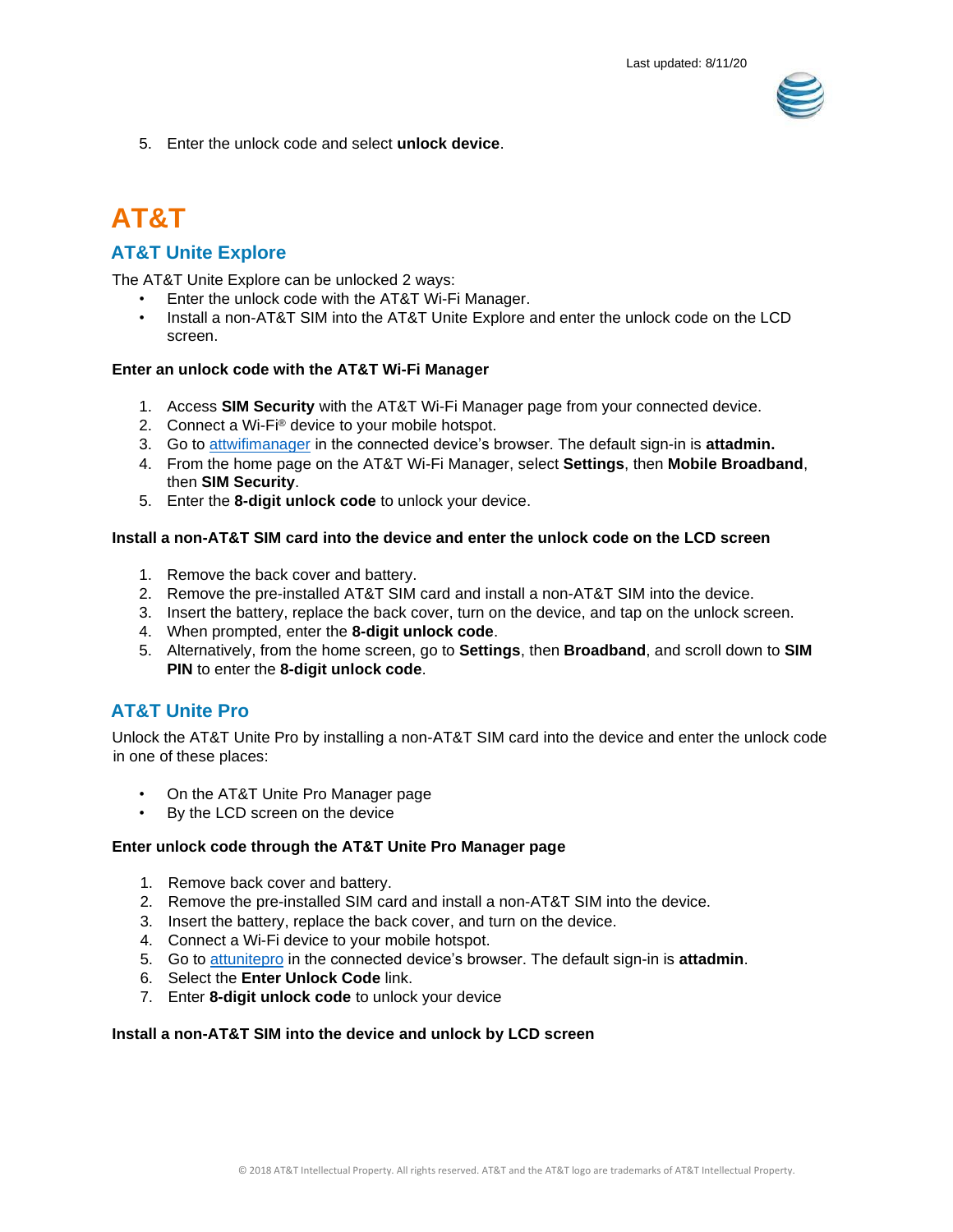

- 1. Remove back cover and battery.
- 2. Remove the pre-installed SIM card and install non-AT&T SIM into the device.
- 3. Install battery and back cover.
- 4. Turn on the device.
- 5. From the device's LCD screen, tap **ALERTS**. A prompt will appear to select **Enter unlock code**.
- 6. When prompted, enter **8-digit unlock code** to unlock your device.

### **AT&T Velocity™ Mobile Hotspot**

- 1. Power on your hotspot and connect to the internet.
- 2. On your laptop (or other Wi-Fi device), access the AT&T Wi-Fi Manager home page by going to [attwifimanager](file:///C:/Users/es229u/AppData/Roaming/SBC/Q%20Team%20Link%20Messenger/Downloads/Files/65156944H2942H5411/attwifimanager) or [192.168.1.1](file:///C:/Users/es229u/AppData/Roaming/SBC/Q%20Team%20Link%20Messenger/Downloads/Files/65156944H2942H5411/192.168.1.1)[.](http://192.168.1.1/)
- 3. Enter the sign-in credentials (the default is **attadmin**) and select **Login**.

|           | <b>AT&amp;T Wi-Fi Manager</b>                                                                                                |  |
|-----------|------------------------------------------------------------------------------------------------------------------------------|--|
|           | Enter Admin Login:                                                                                                           |  |
| Login:    | $\mathbf{f}$<br><br>Login                                                                                                    |  |
| More info | The default admin login is attadmin.                                                                                         |  |
|           | Access the files on the SD card                                                                                              |  |
|           |                                                                                                                              |  |
|           |                                                                                                                              |  |
|           |                                                                                                                              |  |
|           |                                                                                                                              |  |
|           |                                                                                                                              |  |
|           |                                                                                                                              |  |
|           |                                                                                                                              |  |
|           |                                                                                                                              |  |
|           |                                                                                                                              |  |
|           |                                                                                                                              |  |
|           |                                                                                                                              |  |
|           |                                                                                                                              |  |
|           | @ 2014 AT&T Intellectual Property. All rights reserved. AT&T and the AT&T logo are trademarks of AT&T Intellectual Property. |  |

4. Enter the unlock code and select **Apply**.

#### **Notes:**

- If necessary, contact your service provider for the unlock code.
- You may be prompted with a request to turn off the LCD screen on your hotspot. Press the **Power button** on the hotspot to turn off the screen, and then select **OK**.
- Once the unlock code is accepted, your mobile hotspot is ready for normal use.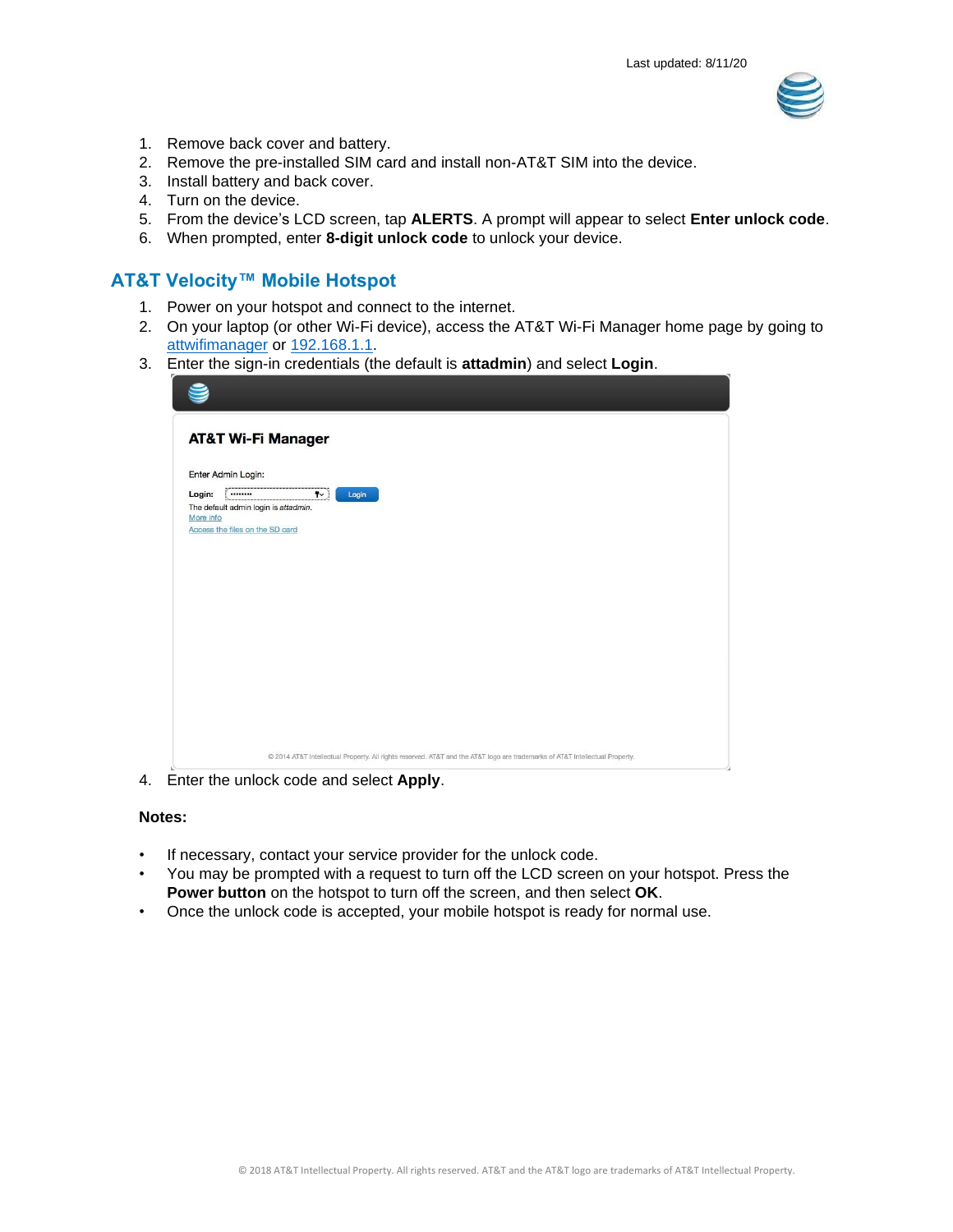

| 合            | Home                                          | <b>System Information</b>                                                                                  |
|--------------|-----------------------------------------------|------------------------------------------------------------------------------------------------------------|
| $((\omega))$ | <b>Connected Devices</b><br>1 device          | <b>SIM lock</b><br>This device is network locked. Please contact your service provider to get unlock code. |
| $=$          | Data Usage<br>0 MB used                       | Attempts left for unlock code input: 5                                                                     |
|              | <b>Messages</b><br>0 unread / 0 total         | 0408030607010200<br>Please input unlock code<br><b>Apply</b>                                               |
| 団            | <b>File Sharing</b><br>11,51MB free of 37,5MB |                                                                                                            |
|              | <b>Settings</b>                               |                                                                                                            |
| $\circ$      | About                                         |                                                                                                            |
|              |                                               |                                                                                                            |
|              |                                               |                                                                                                            |
|              |                                               |                                                                                                            |

## <span id="page-5-0"></span>**Audiovox**

Once you get the email confirming AT&T approved your unlock request, follow these instructions to unlock your device:

**Heads up:** You only get 5 tries to unlock your phone. After that, you won't be able to use it with another service provider. Turn off the device and remove the AT&T SIM card.

- 1. Insert a SIM card from another wireless provider.
- 2. Power on the device. The display shows no wording.
- 3. Enter the SIM unlock code.
- 4. Select **OK**. The device is unlocked.

## <span id="page-5-1"></span>**Blackberry**

Once you get the email confirming AT&T has approved your unlock request, follow the instructions to unlock your device.

**Heads up:** You only get 5 tries to unlock your phone. After that, you won't be able to use it with another service provider.

#### **Blackberry 5800, 6210, 6280, 6710, Curve 9300, Curve 9360, Pearl 9100**

#### **Device unlock steps using a non-AT&T SIM card**

- 1. Insert a non-AT&T SIM card.
- 2. Turn on the device and turn off the radio (turn Wireless option **Off**).
- 3. The device displays "Your current SIM card requires an Unlock Code. Would you like to unlock your device?" Select **Yes**.
- 4. Enter the unlock code and select **OK**.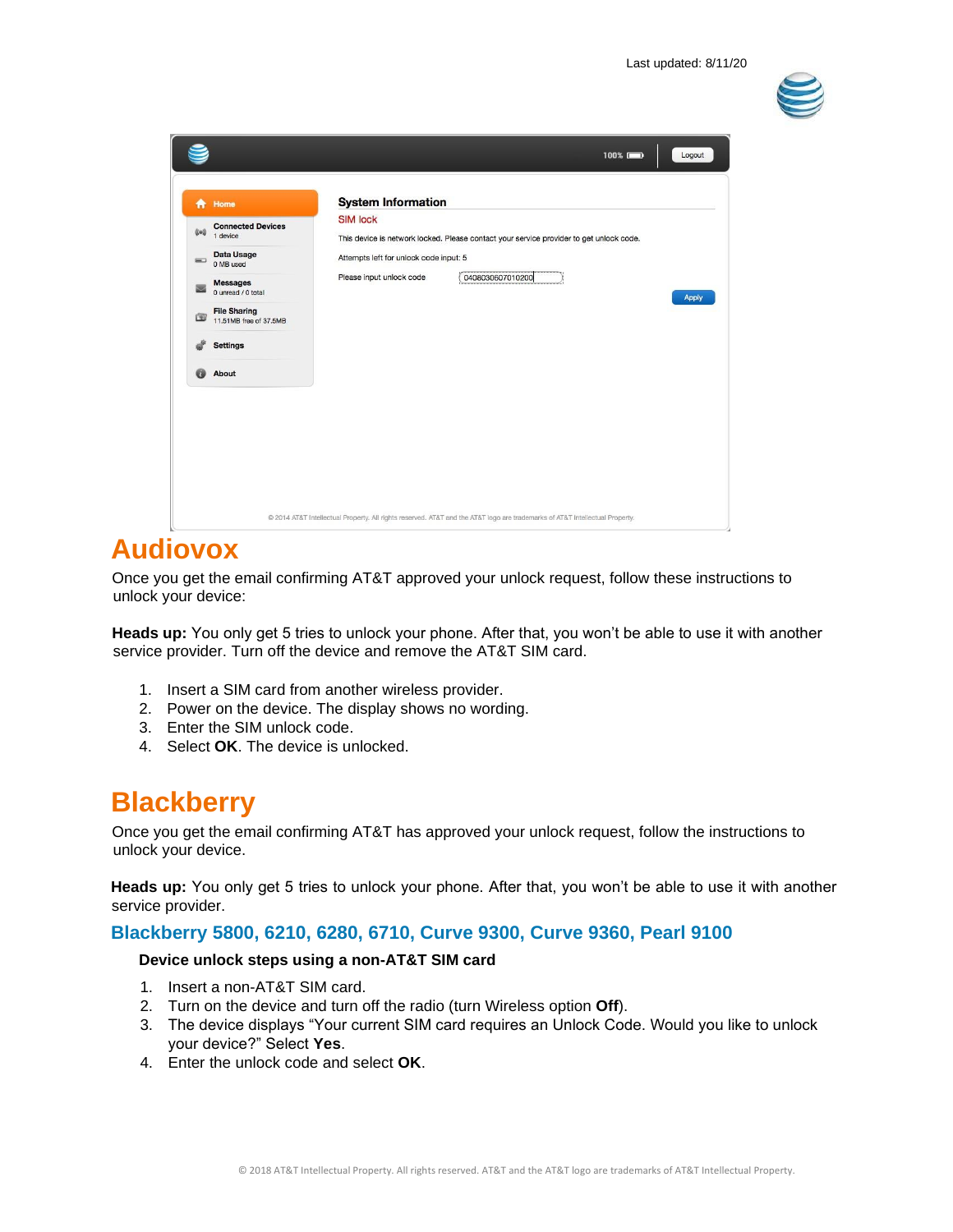

#### **Device unlock steps using an AT&T SIM card**

- 1. Insert an AT&T SIM card.
- 2. Turn on the phone and turn off the radio (turn Wireless option **Off**).
- 3. Select **Settings**, then **Select Options**, then **Advanced Options**.
- 4. Scroll down and select **SIM Card**.
- 5. Hold down the **ALT** key and type **MEPD** (not displayed on the screen).
- 6. Hold down the **ALT** key and type **MEP2** (not displayed on the screen).
- 7. Enter the unlock code and press **Enter**.
- 8. Turn off the device and then back on.

### **Blackberry 93xx Series Versions 6.0 and 7.0**

- 1. Insert an AT&T SIM card.
- 2. Turn on the phone and turn off the radio (turn Wireless option **Off**).
- 3. Select **Options**, then **Device**, then **Advanced Systems**, then **Settings**.
- 4. Scroll down and select **SIM Card**.
- 5. Type **MEP** and hold down the **ALT** and **2** keys.
- 6. A prompt appears to enter the **MEP2** code; enter the unlock code.
- 7. Press **Enter**. Verify that the acceptance message is received.
- 8. Turn off the device and then back on.

### **Blackberry 7000 series (all), 7100g, 7130c, 7210, 7230, 7280, 7290, 7780**

- 1. Go to **Options**.
- 2. Scroll to SIM CARD, then press **jog dial** once to select it.
- 3. Type **MEPD** (not case sensitive and will not appear on the screen).
- 4. Does it say "Network Active?" If so, the device is locked.
- 5. Press and hold the **alt key** (key on the lower-left side).
- 6. While holding the **alt key**, type in **MEPE** (not case sensitive and will not appear on the screen).
- 7. Enter the unlock code when prompted, then press **jog dial** once.
- 8. The device is now unlocked.

### **Blackberry 8100c, 8110, 8220, Pearl 8120, 8700c, 8800, 8800c, 8820, All Blackberry devices running software version 4.5**

- 1. Insert an AT&T SIM card.
- 2. Turn on the phone and turn off the radio (turn the Wireless option **Off**).
- 3. Select **Options**, then **Advanced Options**.
- 4. Scroll down and select **SIM Card**.
- 5. Type **MEPD**.
- 6. Type **MEP2**.
- 7. Enter the unlock code and press **Enter**.
- 8. Reboot the device. The device is now unlocked.

#### **Blackberry Curve 8300, 8310**

- 1. Insert an AT&T SIM card.
- 2. Turn on the phone and turn off the radio (turn the Wireless option **Off**).
- 3. Select **Settings**, then **Options**, then **Advanced Options**.
- 4. Scroll down and select **SIM Card**.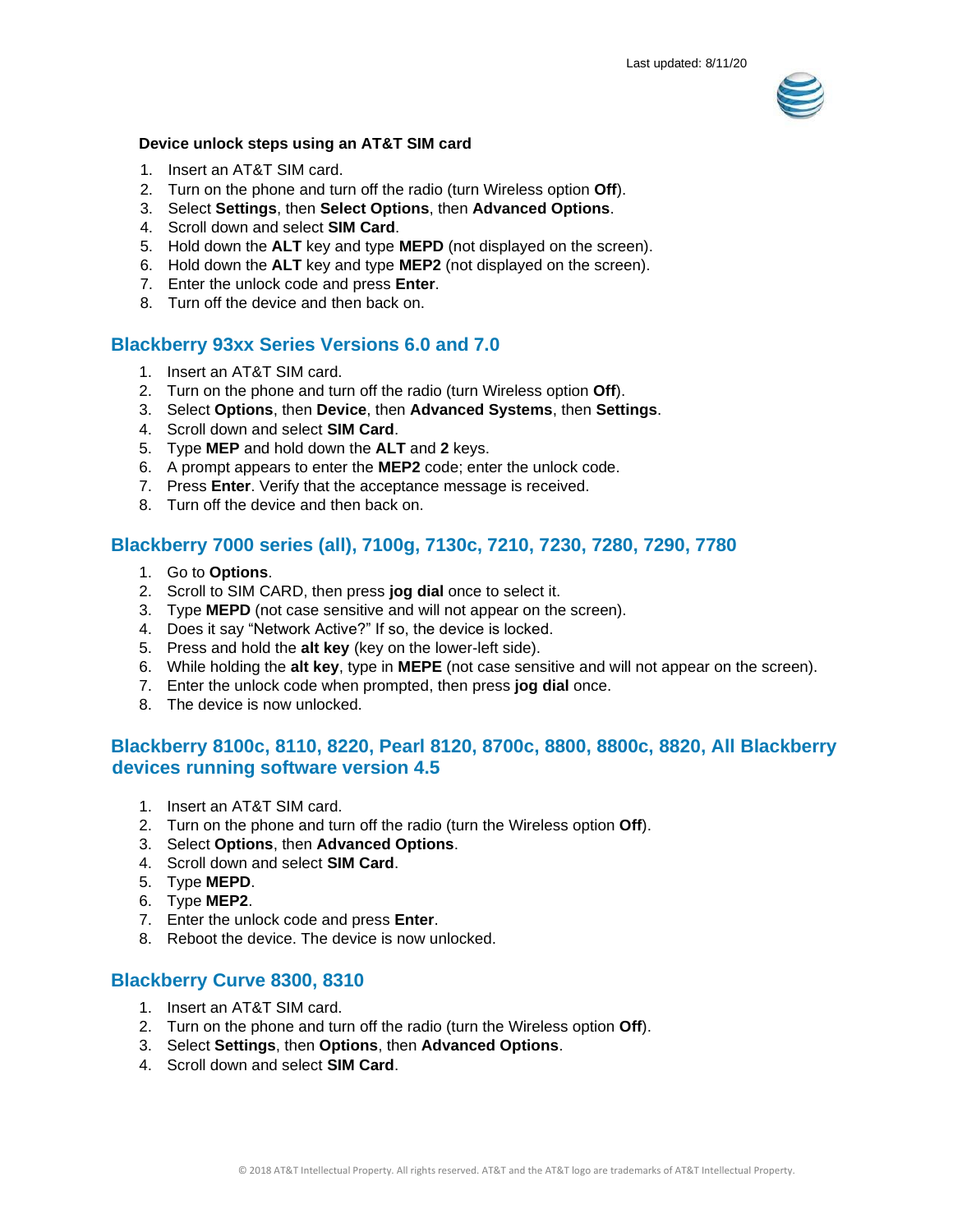

- 5. Hold down the left shift key (**CAP**) and type **MEPD**. This does not display on the screen.
- 6. Hold down the left shift key (**CAP**) and type **MEP2**. This does not display on the screen.
- 7. Enter the unlock code and press **Enter**.
- 8. Reboot the device. The device is now unlocked.

## **Blackberry Bold 9000/9700, Bold 9900, Curve 8320, 8520, 8900, 9500, Torch 9800, Torch 9860 (any 98xx series)**

#### **Device unlock steps using a non-AT&T SIM card**

If using a 98xx series device, use an external keyboard to unlock the device.

- 1. Insert a non-AT&T SIM card.
- 2. Turn on the device and turn off the radio (turn Wireless option **Off**).
- 3. The device displays "Your current SIM card requires an Unlock Code. Would you like to unlock your device?" Select **Yes**.
- 4. Enter the unlock code and select **OK**.

#### **Device unlock steps using an AT&T SIM card**

- 1. Insert an AT&T SIM card.
- 2. Turn on the phone and turn off the radio (turn Wireless option off).
	- For Curve and Bold devices, select **Options**, then **Advanced Options**, then **Advanced System Settings**.
	- For Torch and other 6.0 devices, select **Options**, then **Device**, then **Advanced System Settings**.
- 3. Scroll down and select **SIM Card**.
- 4. Hold down the left shift (**CAP**) key and type **MEPD**. This does not display on the screen.
- 5. Hold down the **ALT** key and type **MEP2**. Heads up: MEPE, not MEP2, displays on the screen.
- 6. Enter the unlock code and press **Enter**.
- 7. Reboot the device.

### **Blackberry Q10, Passport**

- 1. Turn on the device with a non-AT&T SIM card.
- 2. Let the device fully load.
- 3. Go to **Settings**.
- 4. Select **Security and Privacy**.
- 5. Select **SIM Card**.
- 6. Select **Unlock Network**.
- 7. Enter the unlock code and press **OK**.
- 8. The device displays "Network unlock successful."

### **Blackberry Z10, Classic SQC100**

- 1. Turn on the device with a non-AT&T SIM card.
- 2. Let the device fully load.
- 3. The device displays "SIM Network Locked."
- 4. Press **Lock** to begin.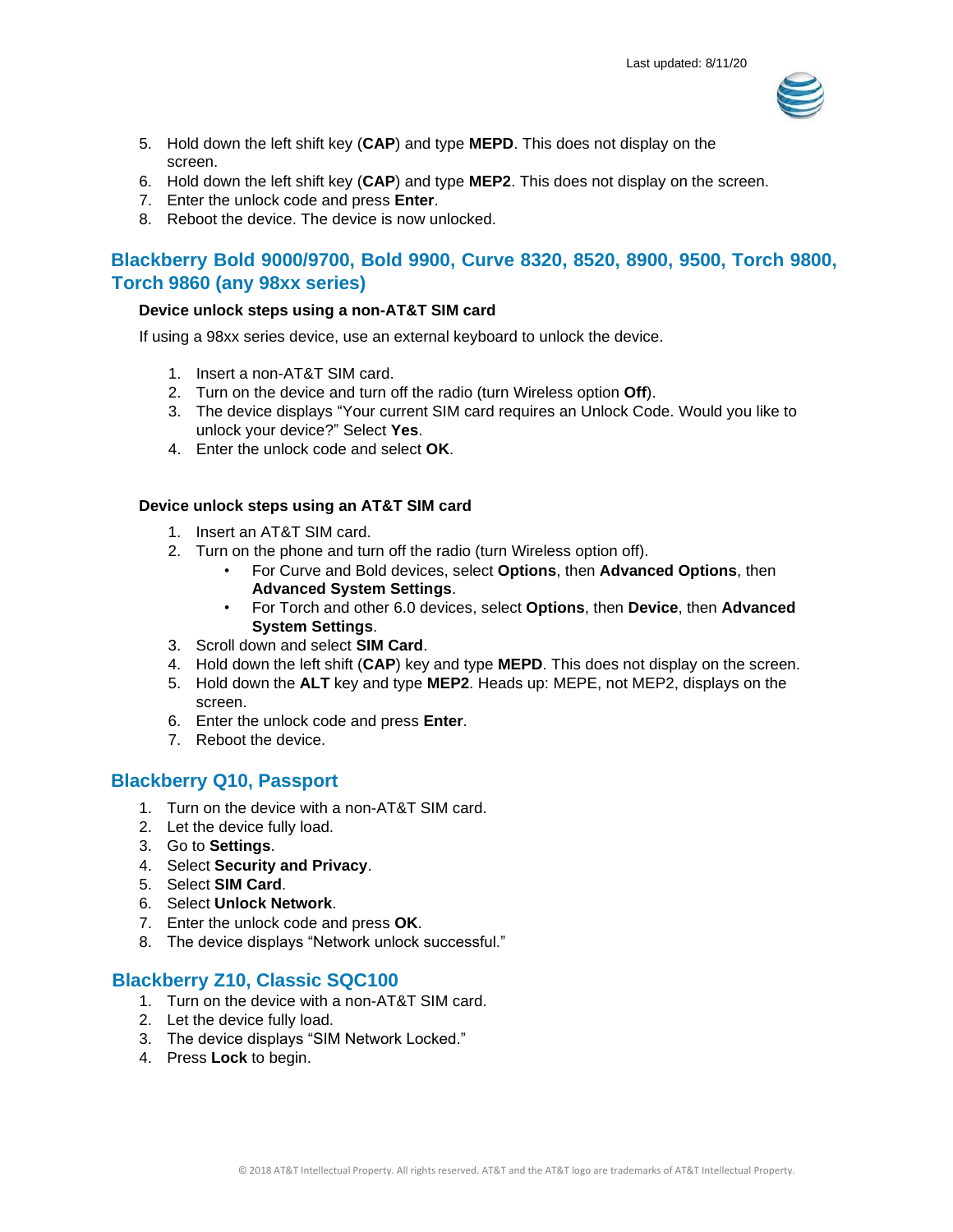

- 5. The device displays "Network Locked."
- 6. Press **Enter Code**.
- 7. Enter the unlock code and press **OK**.
- 8. The device displays "Network unlock successful."

### **Blackberry Playbook**

- 1. Insert a non-AT&T SIM card into the tablet.
- 2. Go to **Settings**.
- 3. Select **Security**, then **SIM Card**.
- 4. Select **Enable Security**.
- 5. Enter the unlock code when prompted.
- 6. Press **OK**.

#### **Blackberry PRIV**

- 1. Turn off the device and remove the AT&T SIM card.
- 2. Put a non-AT&T SIM card into the device.
- 3. Turn on the device. The device will ask for the unlock code.
- <span id="page-8-0"></span>4. Enter the unlock code.

## **Dell**

Once you get the email confirming AT&T approved your unlock request, follow these instructions to unlock your device:

**Heads up:** You only get 10 tries to unlock your phone. After that, you won't be able to use it with another service provider.

### **Dell Streak M01M, Streak 7 M02M, Aero 3G GR**

- 1. Turn off the device and remove the AT&T SIM card.
- 2. Insert a non-AT&T SIM card into the device.
- 3. Turn on the device.
- 4. Select **Enter Code**.
- 5. Enter the unlock code.
- 6. Select **Done**.
- 7. The device is successfully unlocked.

### **Dell Venue**

- 1. Power off device and remove the AT&T SIM card.
- 2. Insert a non-AT&T SIM card into the device.
- 3. Power on the device.
- 4. Select Enter Code.
- 5. Enter the unlock code.
- 6. Select Done.
- 7. The device is successfully unlocked.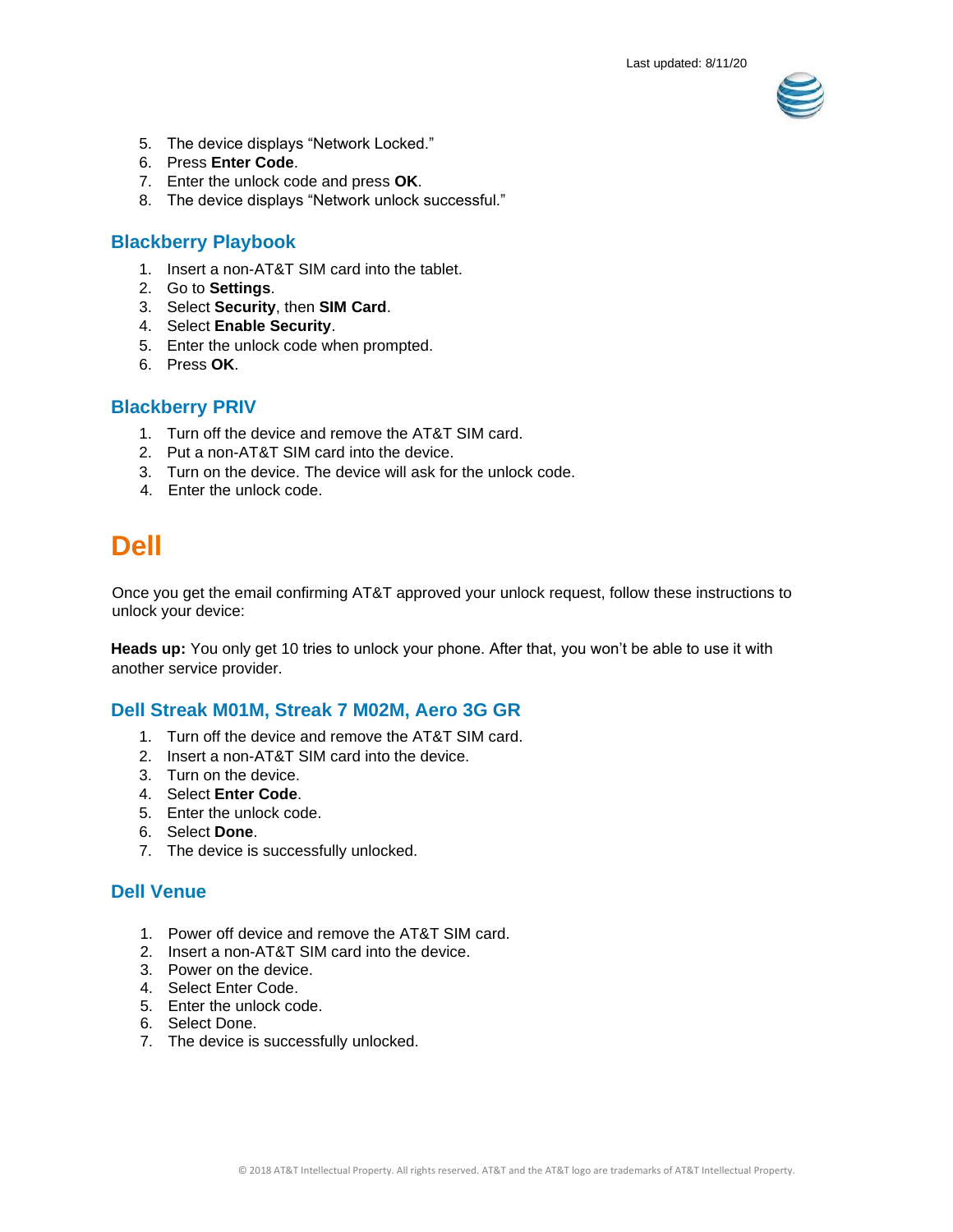

### **Dell Venue Pro**

- 1. Turn on the Dell mobile phone with a non-AT&T SIM card.
- 2. Enter Dell unlock code.
- 3. Dell mobile phone should now be unlocked and may automatically reboot.

## <span id="page-9-0"></span>**Garmin**

Once you get the email confirming AT&T approved your unlock request, follow these instructions to unlock your device:

**Heads up:** You only get 5 tries to unlock your phone. After that, you won't be able to use it with another service provider. Turn off the device and remove the AT&T SIM card.

- 1. Insert a SIM card from another wireless provider.
- 2. Turn on the device.
- 3. Allow the device to fully power up. The message, "Insert a valid ATT SIM Card or unlock the Device using correct NCK code" appears.
- 4. Press **OK**.
- 5. Enter the unlock code.
- 6. Press **OK**. The device is unlocked.

## <span id="page-9-1"></span>**Google**

Once you receive the email confirming AT&T approved your unlock request, follow these instructions to unlock your device:

## **Google Pixel 4, 4XL**

- 1. Insert non-AT&T SIM card. The notification "SIM card isn't supported" is expected.
- 2. Connect device with Wi-Fi.
- 3. See the notification "Carrier lock removed. The device can now be used on any network."
- 4. Go to **Settings**, then **Network & internet**, then **Mobile network**, and confirm the non-AT&T Mobile data is enabled.

## <span id="page-9-2"></span>**HP (Hewlett-Packard)**

Once you get the email confirming AT&T approved your unlock request, follow these instructions to unlock your device.

**Heads up:** You only get 10 tries to unlock your phone. After that, you won't be able to use it with another service provider.

### **HP iPAQ 510, iPAQ 910, iPAQ 6510, iPAQ 6515, iPAQ-J6925, iPAQ-J6920**

- 1. Turn off the device and remove the AT&T SIM card.
- 2. Insert a SIM card from another wireless provider.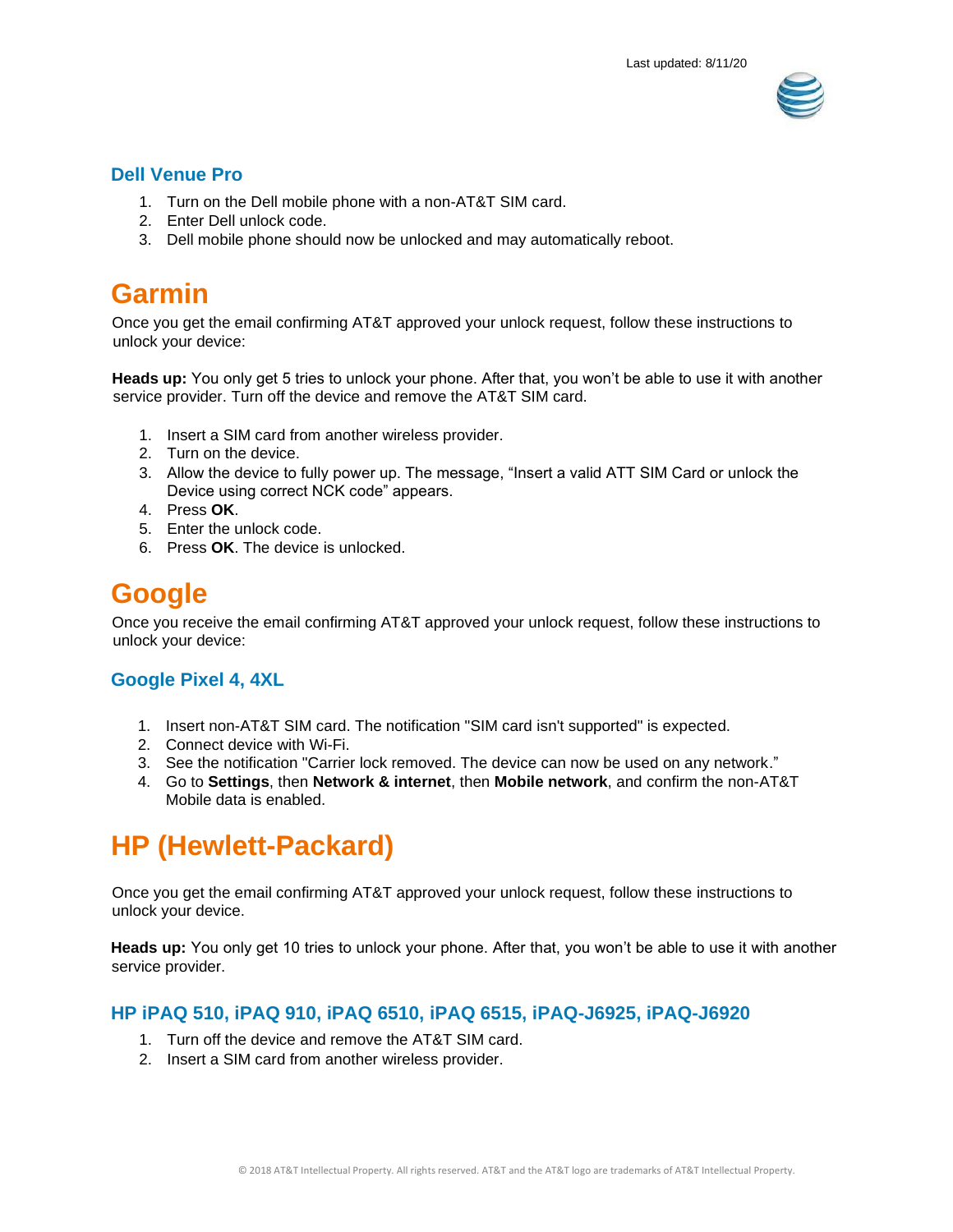

- 3. Turn on the device. Wait approximately 30 seconds until the **SIM Lock** application appears.
	- The unlock application enables the input box after a certain period of delay.
	- The delay period for the first attempt is 30 seconds but doubles after each incorrect attempt to unlock the device.
	- This deters users from attempting a trial and error approach to unlocking the device.
	- The delay may be longer if the user already tried to unlock the device with the wrong code.
- 4. Enter the unlock code in the blank field.
- 5. Press **OK**.
	- If the unlock code is incorrect, you'll get an error message. After pressing **OK**, re-enter the unlock code after a delay period (see the delay information in step 3).
	- If the unlock code is correct, you'll see a success message.
- 6. Press **OK**. The device is now unlocked and will continue booting.

### **HP P160UNA, HSTNH-I30C, HSTNH-F30CN, HSTNH-B16C, Slate 7 Plus (MU739), Elite Pad 900**

- 1. Turn off the device.
- 2. Insert a SIM card from another wireless provider.
- 3. Turn on the device.
- 4. Enter the unlock code when prompted.

## <span id="page-10-0"></span>**HTC**

Once you get the email confirming AT&T approved your unlock request, follow these instructions to unlock your device.

**Heads up:** You only get 5 tries to unlock your phone. After that, you won't be able to use it with another service provider.

### **All HTC devices**

- 1. Turn off the device and remove the AT&T SIM card.
- 2. Insert a non-AT&T SIM card.
- 3. Turn on the device. Wait a few moments so the device can power up.
- 4. Enter the unlock code when prompted.
- 5. Press **OK**. The device is unlocked.

## <span id="page-10-1"></span>**Huawei**

Once you get the email confirming AT&T approved your unlock request, follow these instructions to unlock your device.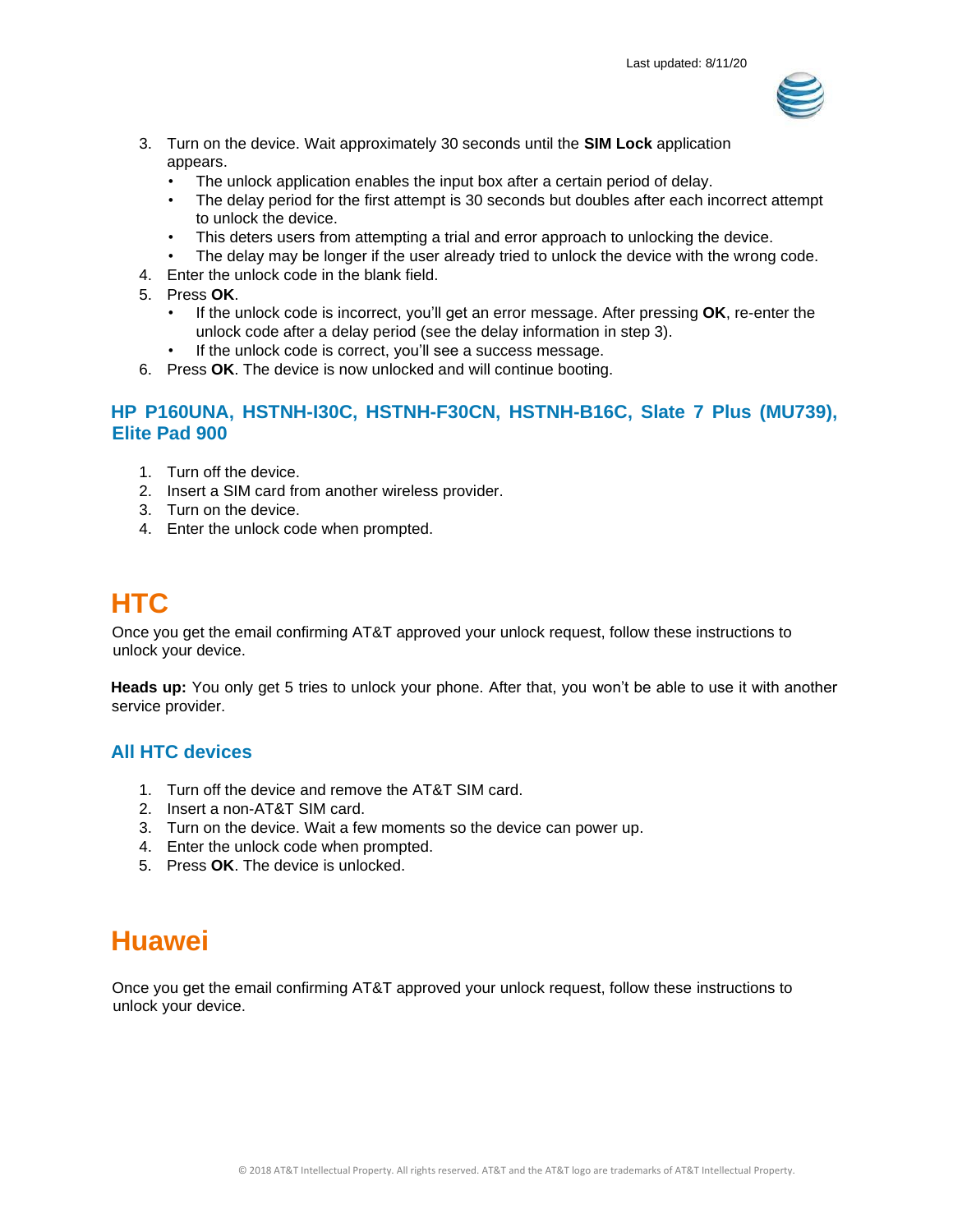

## **Huawei Fusion, Fusion 2, U2800A, U8800, Media Pad S7-312u, Y536A1**

- 1. Turn off the device and remove the AT&T SIM card.
- 2. Insert card from another wireless provider.
- 3. Turn on the device.
- 4. Look for a prompt for the unlock code.
- 5. Enter the unlock code.

## <span id="page-11-1"></span>**Kyocera**

Once you get the email confirming AT&T approved your unlock request, follow these instructions to unlock your device.

- 1. Turn off device and remove the AT&T SIM card.
- 2. Insert a SIM card from another wireless provider.
- 3. Turn on the device.
- 4. Enter the unlock code when prompted.
- 5. Press **Unlock**.
- 6. Look for the message "SIM Network unlock successful." The device is successfully unlocked.

## <span id="page-11-2"></span>**Lenovo**

Once you get the email confirming AT&T approved your unlock request, follow these instructions to unlock your device.

## **Lenovo ThinkTab Tablet, ThinkPad Tablet 2 EM7700, ThinkPad 10, IdeaTab A2107A, Helix**

- 1. Turn off the device and remove the AT&T SIM card.
- 2. Insert a SIM card from another wireless provider.
- 3. Turn on the device.
- 4. Launch the **People App** and enter **####1001#** in the search edit box. This will take you to the **SIM Lock/Unlock Screen**. Select **Unlock**.
- 5. Enter the unlock code. The device will reboot.

## <span id="page-11-0"></span>**LG**

Once you get the email confirming AT&T approved your unlock request, follow these instructions to unlock your device.

**Heads up:** You only get 5 tries to unlock your phone. After that, you won't be able to use it with another service provider.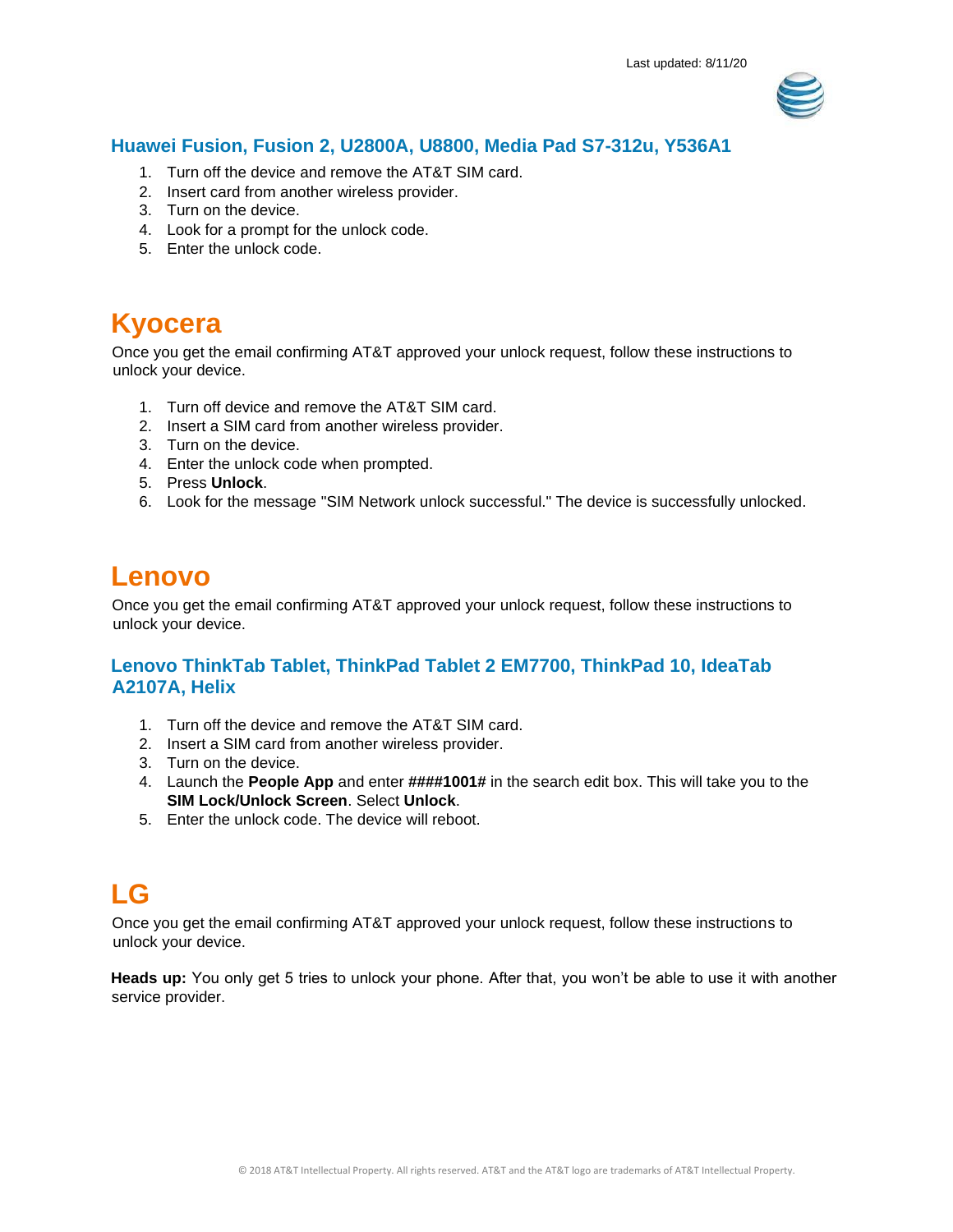

## **Current LG devices**

- 1. Turn off the device and remove the AT&T SIM card.
- 2. Insert a SIM card from another wireless provider.
- 3. Turn on the device and select **Unlock**.
- 4. Look for the message "SIM Unlock Process. Continue?" and select **Yes**.
- 5. Enter the unlock code.
- 6. Select **OK**. The device is unlocked.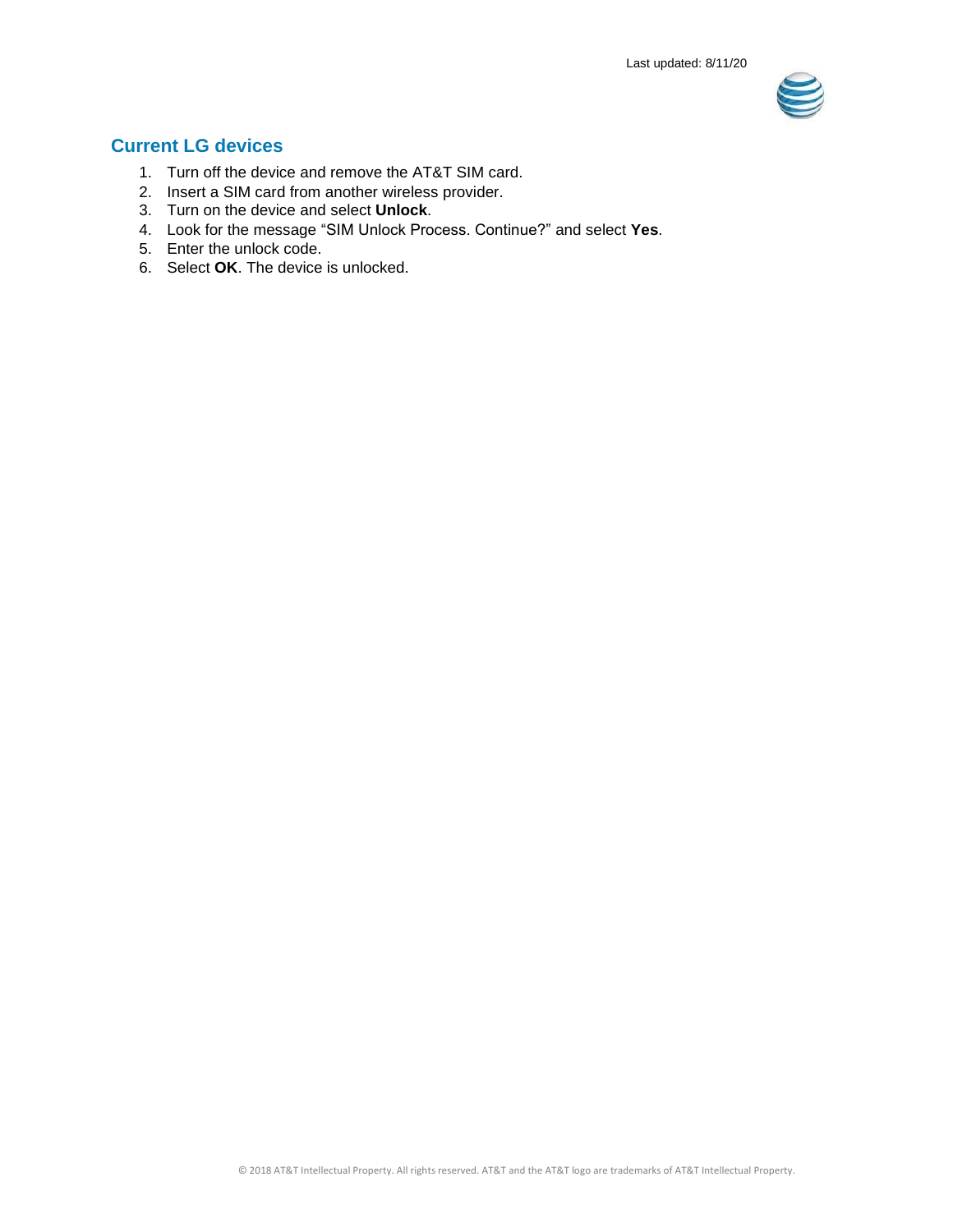

## **LG G2 (D800), G3 (D850), G3 Vigor (D725), G Vista (D631), G Pad 7.0 LTE, Optimus G (E970), E980 Optimus G Pro, CT815 Incite, C410 Xpression 2, A380, D950 Flex G, H950 G Flex2, V495 LG G Pad F 8.0, H443 Escape 2, H810 LG G4, H740 Vista 2, V930 G Pad X 10.1, H900 LG V10, H820 LG G5**

- 1. Turn off the device and insert a non-AT&T SIM card.
- 2. Turn on the device.
- 3. Enter the unlock code provided.
- 4. Select **Unlock**. The device is unlocked.

### **LG GU255, GU292**

- 1. Turn off the device and insert a non-AT&T SIM card.
- 2. Turn on the device.
- 3. On the idle screen, enter **\*#865625#.**
- 4. Select **Unlock SIM**.
- 5. Select **Network Lock**.
- 6. Look for the message "SIM Unlock Process. You are about to SIM unlock your phone. Continue?" and select **Yes**.
- 7. Enter the 16-digit unlock code and select **OK**.
- 8. Re-enter the same unlock code.
- 9. Select **OK**. The device is unlocked.

## **LG CE500**

- 1. Turn off the device and insert an AT&T SIM card.
- 2. Turn on the device.
- 3. On the idle screen, enter **2945#\*7101#.**
- 4. Select **Settings**.
- 5. Select **Security**, then **SIM Locks**, then **Network**, then **Deactivate**.
- 6. Enter the 8-digit unlock code in the Enter NCK Input screen.
- 7. Select **OK**. The device is unlocked.

## **LG CU400, CU405**

- 1. Turn off the device and remove the AT&T SIM card.
- 2. Insert a SIM card from another wireless provider.
- 3. Turn on the device.
- 4. Look for the message "Invalid SmartChip."
- 5. On the idle screen, enter **159753#\*#** (this code won't display on the screen).
- 6. Push 1 to unblock the network.
- 7. Enter your 8-digit unlock code.
- 8. Select **OK**. The device is unlocked.

## **LG CU500, CU500v**

- 1. Turn off the device and remove the AT&T SIM card.
- 2. Insert a SIM card from another wireless provider.
- 3. Turn on the device. "Invalid SmartChip" will display.
- 4. On the idle screen, enter **159753#\*#.**
- 5. When you see the message "Enter. NCK Remaining: 5" enter the unlock code.
- 6. Select **OK**. The device is unlocked.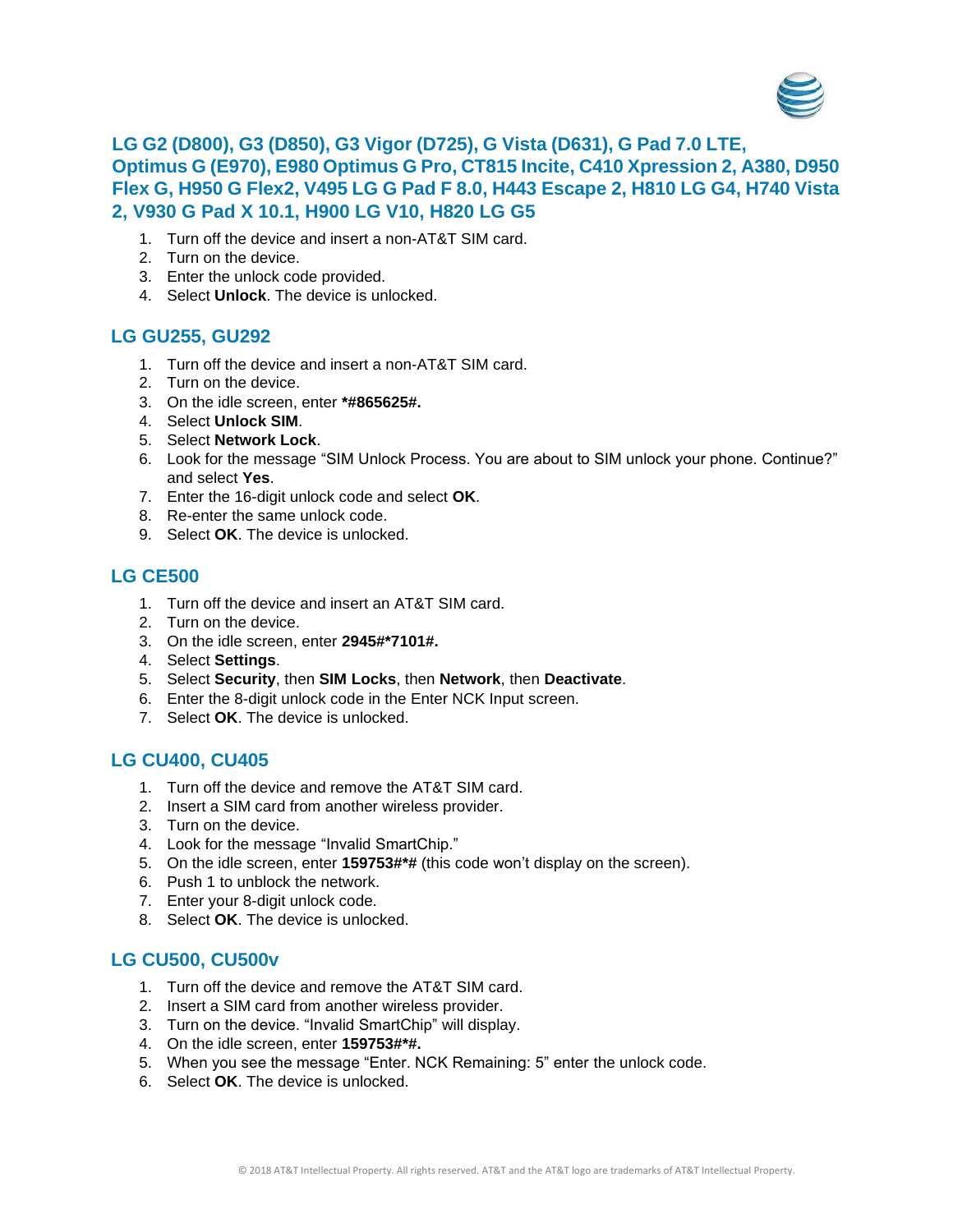

## **LG Trax CU575**

- 1. Turn off the device and insert a non-AT&T SIM card.
- 2. Turn on the device.
- 3. Wait for the "Invalid SIM status" message and enter **\*#865625#.**
- 4. When you see the message "Unlock USIM," Select **1. UNLOCK USIM**.
- 5. Select **Network Lock**, then enter **NCK**.
- 6. When you get the message "Remaining: 5.", enter the 16-digit unlock code and select **OK**. This code won't show on the screen.

You'll know your device is unlocked when you see: "Network Unlock Success."

## **LG A340, CU515, Shine CU720, Shine II GD710, Vu (No Mobile TV) CU915, Vu (Mobile TV) CU920, Xpression C395**

- 1. Turn off the device and insert a non-AT&T SIM card.
- 2. Turn on the device.
- 3. On the idle screen, enter **\*#865625#.**
- 4. Select **Unlock SIM**.
- 5. Select **Network Lock**.
- 6. Enter the 16-digit unlock code and select **OK**.
- 7. Re-enter the same unlock code.
- 8. Select **OK**. The device is unlocked.
- 9. Power off the device and place the original SIM card back into the device.

## **LG A7110, Adrenaline AD600, C1300, C1300i, C1500, C2000, CE110, CG180, CG300, CP150, CU320, F7200, F9100, F9200, G4010, G4050, GR700 Vu Plus, GU285, GU295, L1200, L1400, LUU 2100TI, Prime GS390, Phoenix P505, Quantum C900, 1400i, L21G, L33L**

- 1. Turn off the device and remove the AT&T SIM card.
- 2. Insert a non-AT&T SIM card and then turn on the device.
- 3. Select **UNLOCK** on the touch screen.
- 4. Select **OK**.
- 5. Enter the unlock code.
- 6. Select **OK**.
- 7. Re-enter the same unlock code.
- 8. Select **OK**. The device is unlocked.

### **LG eXpo GW820, Incite CT810**

- 1. Turn off the device and remove the AT&T SIM card.
- 2. Insert a SIM card from another wireless provider.
- 3. Turn on the device and wait for "The device is locked by a network" or "Invalid SIM message" to display.
- 4. Enter the following codes:
	- For Incite CT810: **2945#\*810#**
	- For eXpo GW820: **2945#\*820#**
- 5. Look for the message "Invalid SIM Network Lock. You are about to SIM unlock your phone. Entering the unlock code incorrectly **10** times will result in the permanent lock of your phone. Continue? Yes or No" and select **Yes.**
- 6. Enter the 16-digit unlock code.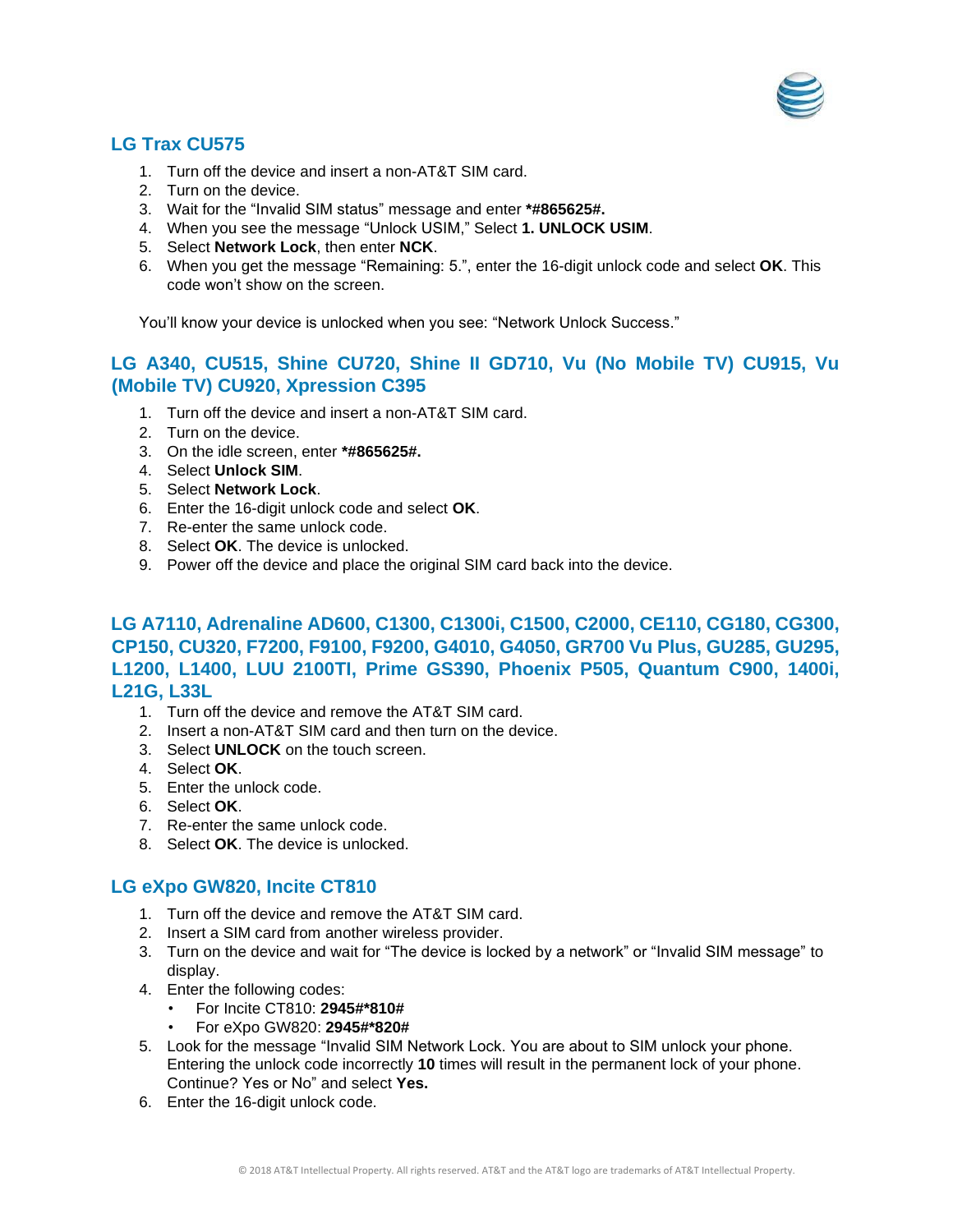

7. Select **OK**. The device is unlocked.

## **LG Invision CB630, Neon GT365, Neon II GW370, Xenon GR500**

#### **Device unlock steps for an AT&T SIM card**

- 1. Turn off the device and insert an AT&T SIM card.
- 2. Turn on the device.
- 3. On the idle screen, enter **\*#865625#.**
- 4. Select **Yes** at the warning message.
- 5. On the **SIM Unlock** screen, enter the 16-digit unlock code and select **OK**.
- 6. Re-enter the same unlock code.
- 7. Select **OK**. The device is unlocked.

### **Device unlock steps for a non-AT&T SIM card**

- 1. Turn off the device and insert a non-AT&T SIM card.
- 2. Turn on the device.
- 3. Select **Unlock**.
- 4. Select **Yes**.
- 5. On the **SIM Unlock** screen, enter the 16-digit unlock code and select **OK**.
- 6. Re-enter the same unlock code.
- 7. Select **OK**. The device is unlocked.

### **LG Arena GT950**

- 1. Insert a non-AT&T SIM card.
- 2. Turn on the device.
- 3. Select **Unlock**.
- 4. Enter **\*#865625#**.
- 5. On the **SIM Unlock** screen, look for the message "You are about to SIM Unlock your phone. Select **Yes**."
- 6. Enter the 16-digit unlock code and select **OK**.
- 7. Notice the "Unlock successful" message that will appear in a pop-up window.
- 8. When "Unlock Process Complete: Your phone is unlocked" displays, select **OK**. The device is successfully unlocked.

## **LG Olivin CF360, CF750**

- 1. Turn off the device.
- 2. Insert a non-AT&T SIM card.
- 3. Enter the unlock code provided.
- 4. Wait for the message "Network Lock Deactivated." The device is now unlocked.
- 5. Turn the device off.
- 6. Remove the non-AT&T SIM card.
- 7. Insert the AT&T SIM card and turn on the device.

## **LG Encore GT550**

- 1. Turn off the device.
- 2. Insert a non-AT&T SIM card.
- 3. Turn the device on and it should display "Phone Restricted."
- 4. Select **Cancel**. The device will display "Phone Restriction Code."
- 5. Enter the unlock code provided and select **OK**. The device is unlocked.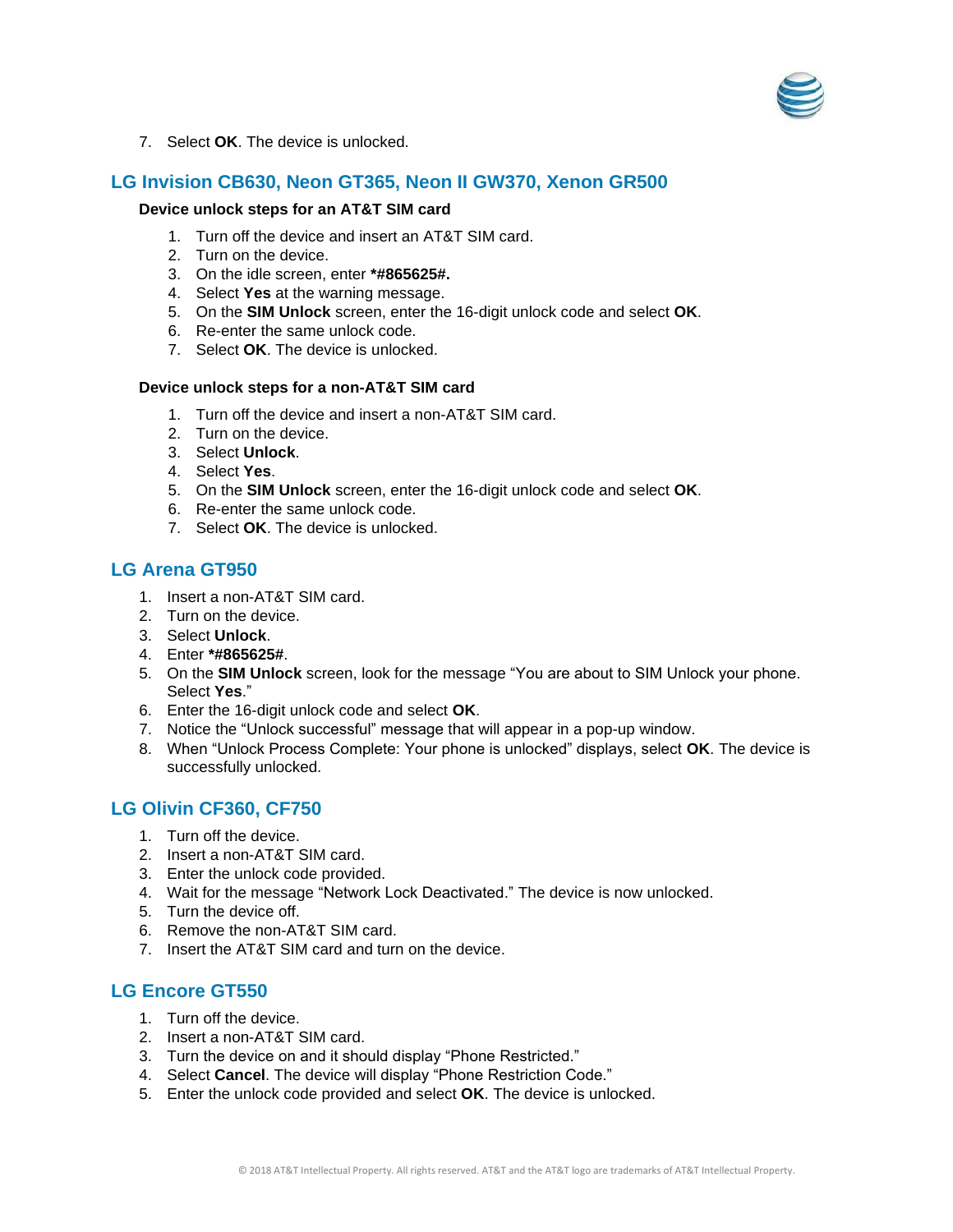

- 6. Turn off the device.
- 7. Remove the non-AT&T SIM card.
- 8. Insert the AT&T SIM card and turn on the device.

## **LG Escape P870, Nitro P930, Thrill P925, Thrive P506**

- 1. Turn off the device.
- 2. Insert a non-AT&T SIM card.
- 3. Wait for the message "Enter SIM network unlock PIN."
- 4. Input the unlock code provided.
- 5. Select **OK**. The device is unlocked.
- 6. Turn off the device.
- 7. Remove the non-AT&T SIM card.
- 8. Insert the AT&T SIM card and turn on the device.

## <span id="page-16-0"></span>**Microsoft Surface**

Once you get the email confirming AT&T approved your unlock request, follow these instructions to unlock your device.

**Heads up:** You only get 10 tries to unlock your phone. After that, you won't be able to use it with another service provider. Switch the device off.

- 1. Remove the AT&T SIM card.
- 2. Insert a non-AT&T SIM card.
- 3. Switch the device on.
- 4. Go to the Windows 8.1 Start screen and launch **AT&TAllAccess**.
- 5. Enter the 8-digit unlock code and tap **Unlock device**. The device is now unlocked.

## **Motorola**

Once you get the email confirming AT&T approved your unlock request, follow these instructions to unlock your device.

**Heads up:** You only get 5 tries to unlock your phone. After that, you won't be able to use it with another service provider. Turn off the device and remove the AT&T SIM card.

- 1. Insert a SIM card from another wireless provider.
- 2. Turn on the handset. Allow the phone to fully charge.
- 3. Enter the unlock code, when prompted.
- 4. Press **OK**. When complete, the device is unlocked.

## <span id="page-16-1"></span>**Netgear**

### **Netgear Unite Explore**

The Netgear Unite Explore can be unlocked two ways:

• Enter the unlock code through the AT&T Wi-Fi Manager.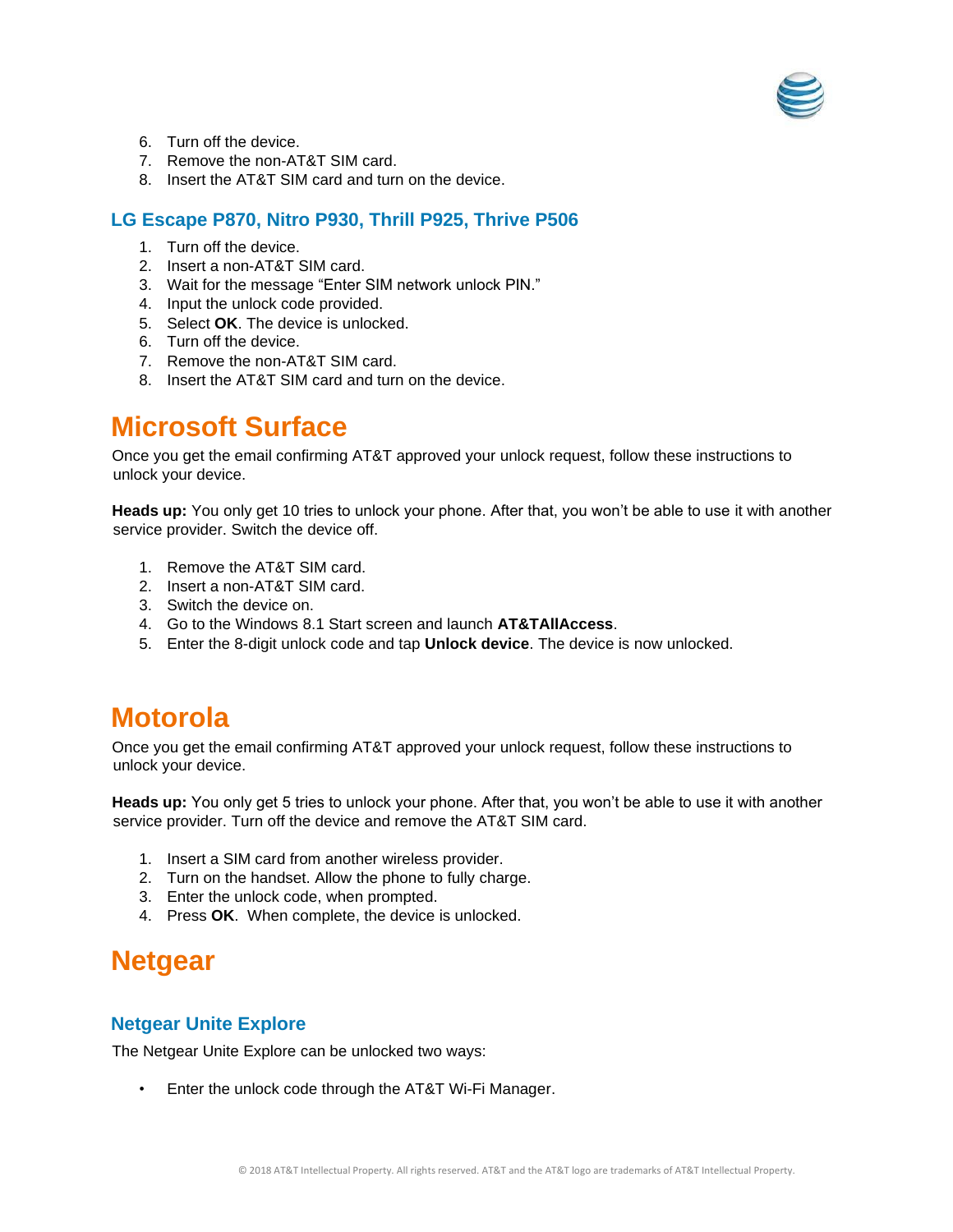

• Install a non-AT&T SIM card into the Netgear Unite Explore and enter the unlock via the LCD screen.

#### **Enter an unlock code through the AT&T Wi-Fi Manager**

- 1. Access **SIM Security** via the AT&T Wi-Fi Manager page from your connected device.
- 2. Connect a Wi-Fi device to your mobile hotspot.
- 3. Go to<http://attwifimanager/> in the connected device's browser. The default sign-in is **attadmin**.
- 4. From the home page on the AT&T Wi-Fi Manager, select **Settings**, then **Mobile Broadband**, then **SIM Security**.
- 5. Enter the **8-digit unlock code** to unlock your device.

#### **Install a non-AT&T SIM into the device and enter the unlock via the LCD screen.**

- 1. Remove the back cover and battery.
- 2. Remove the pre-installed AT&T SIM card and install a non-AT&T SIM card into the device.
- 3. Insert the battery, replace the back cover, and turn on the device.
- 4. Tap to unlock the screen.
- 5. When prompted, enter the 8-digit unlock code.
- 6. Alternatively, from Home screen go to **Settings**, then **Broadband** and scroll down to **SIM PIN** to enter the **8-digit unlock code**.

## **Netgear Unite Pro**

The Netgear Unite Pro can be unlocked 2 ways:

- Install a non-AT&T SIM card into the device and enter the unlock code through the AT&T Unite Pro Manager page.
- Install a non-AT&T SIM card into the device and enter the unlock code via the LCD screen.

#### **Enter unlock code through the Netgear Unite Pro Manager page**

- 1. Remove the back cover and battery.
- 2. Remove the pre-installed SIM card and install a non-AT&T SIM into the device.
- 3. Insert the battery, replace the back cover, and turn on the device.
- 4. Connect a Wi-Fi device to your mobile hotspot.
- 5. Go to [http://attunitepro](http://attunitepro/) in the connected device's browser. The default login is **attadmin**.
- 6. Tap **Enter Unlock Code**.
- 7. Enter **8-digit unlock code** to unlock your device

#### **Install a non-AT&T SIM into the device and unlock via the LCD screen**

- 1. Remove the back cover and battery.
- 2. Remove the pre-installed SIM card and install a non-AT&T SIM card into the device.
- 3. Install the battery and back cover and turn on the device.
- 4. From the device LCD screen, tap **ALERTS**.
- 5. When prompted, enter 8-digit unlock code to unlock your device.

### **Netgear Velocity™ Mobile Hotspot**

- 1. Turn on your hotspot and connect to the internet.
- 2. On your laptop (or other Wi-Fi device), access the AT&T Wi-Fi Manager home page by going to: [http://attwifimanager](http://attwifimanager/) or [http://192.168.1.1.](http://192.168.1.1/)
- 3. Enter the sign-in credentials (the default is **attadmin**) and select **Login**.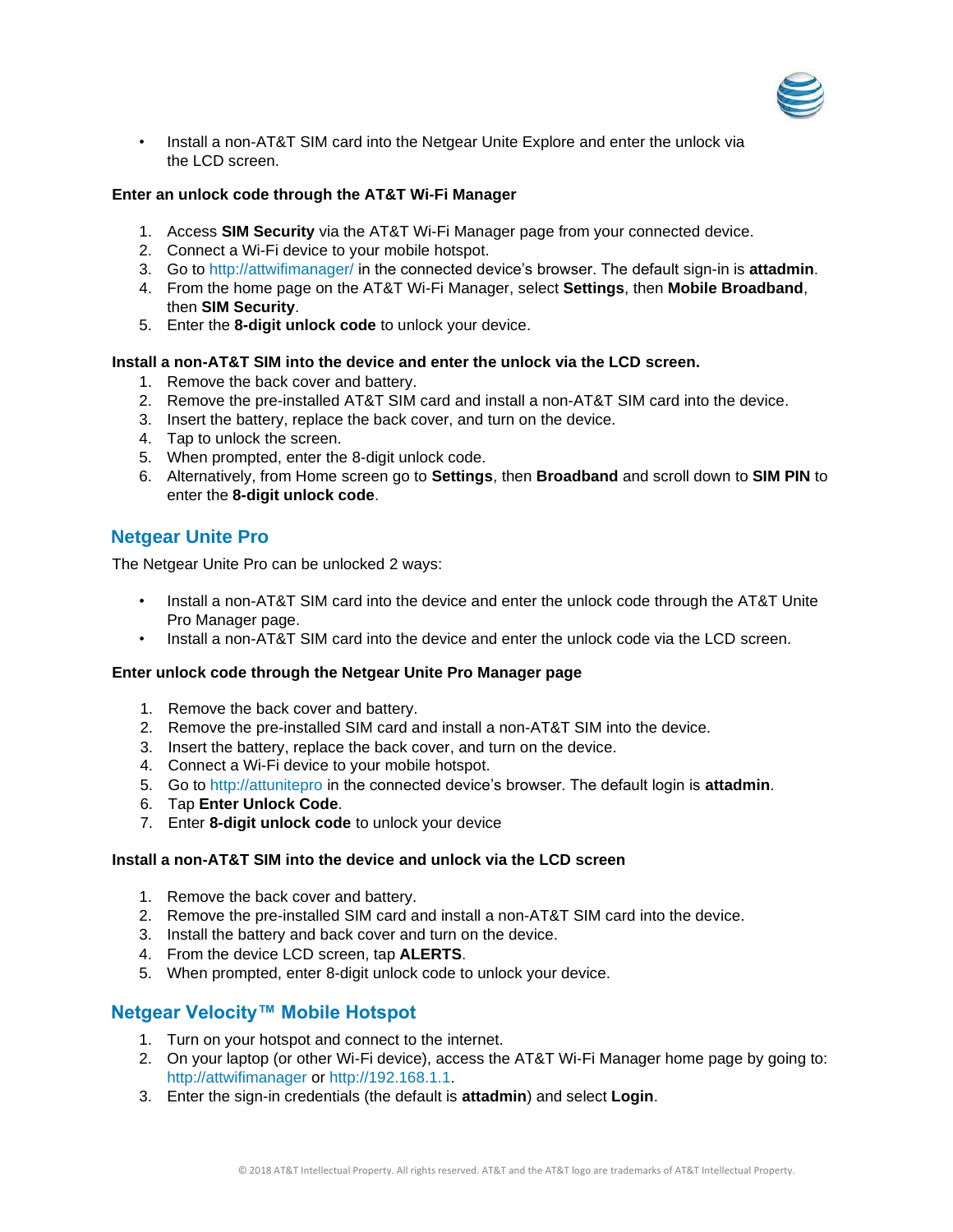

|           | <b>AT&amp;T Wi-Fi Manager</b>                                                                                                |  |
|-----------|------------------------------------------------------------------------------------------------------------------------------|--|
|           | Enter Admin Login:                                                                                                           |  |
|           |                                                                                                                              |  |
| Login:    | $\bullet$<br>Login<br><br>The default admin login is attadmin.                                                               |  |
| More info |                                                                                                                              |  |
|           | Access the files on the SD card                                                                                              |  |
|           |                                                                                                                              |  |
|           |                                                                                                                              |  |
|           |                                                                                                                              |  |
|           |                                                                                                                              |  |
|           |                                                                                                                              |  |
|           |                                                                                                                              |  |
|           |                                                                                                                              |  |
|           |                                                                                                                              |  |
|           |                                                                                                                              |  |
|           |                                                                                                                              |  |
|           |                                                                                                                              |  |
|           |                                                                                                                              |  |
|           |                                                                                                                              |  |
|           |                                                                                                                              |  |
|           |                                                                                                                              |  |
|           | @ 2014 AT&T Intellectual Property. All rights reserved. AT&T and the AT&T logo are trademarks of AT&T Intellectual Property. |  |

4. Enter the **unlock code** and select **Apply**.

#### **Notes:**

- If necessary, contact your service provider for the unlock code.
- If prompted to turn off the LCD screen on your hotspot, press the **Power button** on the hotspot, and then select **OK**.
- Once the unlock code is accepted, your mobile hotspot is ready for normal use.

| 合          | Home                                          | <b>System Information</b><br><b>SIM lock</b> |                                                                                         |       |
|------------|-----------------------------------------------|----------------------------------------------|-----------------------------------------------------------------------------------------|-------|
| $(\omega)$ | <b>Connected Devices</b><br>1 device          |                                              | This device is network locked. Please contact your service provider to get unlock code. |       |
| $=$        | Data Usage<br>0 MB used                       | Attempts left for unlock code input: 5       |                                                                                         |       |
|            | <b>Messages</b><br>0 unread / 0 total         | Please input unlock code                     | 0408030607010200                                                                        | Apply |
| 団          | <b>File Sharing</b><br>11,51MB free of 37,5MB |                                              |                                                                                         |       |
|            | <b>Settings</b>                               |                                              |                                                                                         |       |
|            | About                                         |                                              |                                                                                         |       |
|            |                                               |                                              |                                                                                         |       |
|            |                                               |                                              |                                                                                         |       |
|            |                                               |                                              |                                                                                         |       |
|            |                                               |                                              |                                                                                         |       |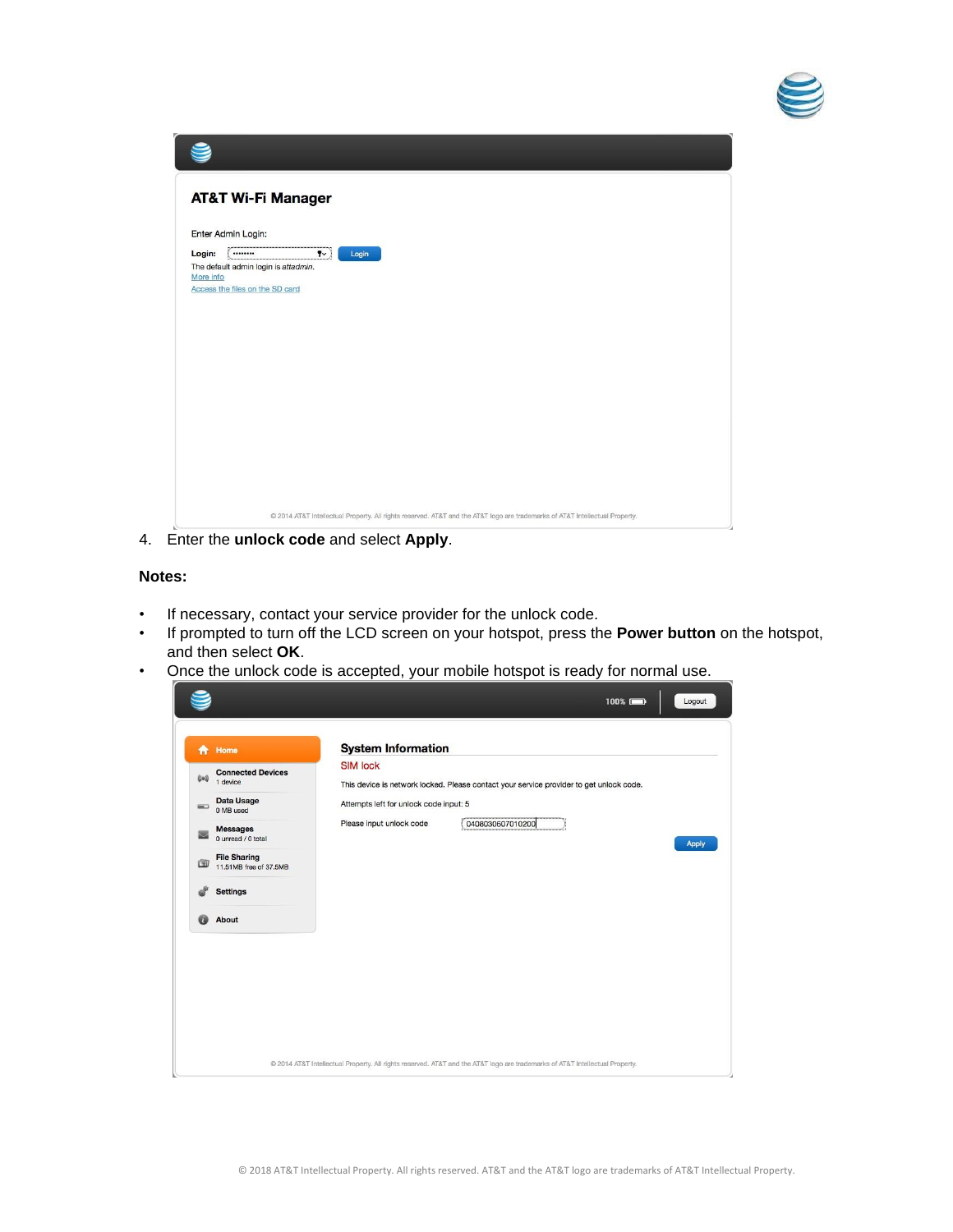

## <span id="page-19-0"></span>**Nokia**

Once you get the email confirming AT&T approved your unlock request, follow these instructions to unlock your device.

## **Nokia E61, E62**

**Heads up:** You only get 5 tries to unlock your phone. After that, you won't be able to use it with another service provider. Turn off the device and remove the AT&T SIM card.

- 1. Insert a SIM card from another wireless provider into the phone.
- 2. Turn on the handset and wait for "Undo request" to display.
- 3. Press the **#** key.
- 4. Press the **P** key.
- 5. Press the **W** key.
- 6. Press the **+** key.
- 7. Enter the unlock code.
- 8. Press the **+** key.
- 9. Press the **1** key.
- 10. Press the **#** key. The handset is successfully unlocked.

## **Nokia C3, E71x**

**Heads up:** You only get 3 tries to unlock your phone. After that, you won't be able to use it with another service provider. Remove the SIM card, then turn on the handset.

**Note:** A SIM card isn't necessary to perform the unlock procedure; however, if the unlock steps fail without a SIM card, try inserting one.

- 1. Press the **#** key.
- 2. Press the **P** key.
- 3. Press the **W** key.
- 4. Press the **+** key.
- 5. Enter the unlock code.
- 6. Press the **+** key.
- 7. Press the **1** key.
- 8. Press the **#** key. The handset is successfully unlocked.

## **Nokia Lumia 2520**

**Heads up:** You only get 10 tries to unlock your phone. After that, you won't be able to use it with another service provider. Switch the device off.

- 1. Remove the AT&T SIM card.
- 2. Insert a non-AT&T SIM card.
- 3. Switch the device on.
- 4. Go to the Windows 8.1 Start screen and launch **AT&TAllAccess**.
- 5. Enter the 8-digit unlock code and tap **Unlock device**. The device is now unlocked.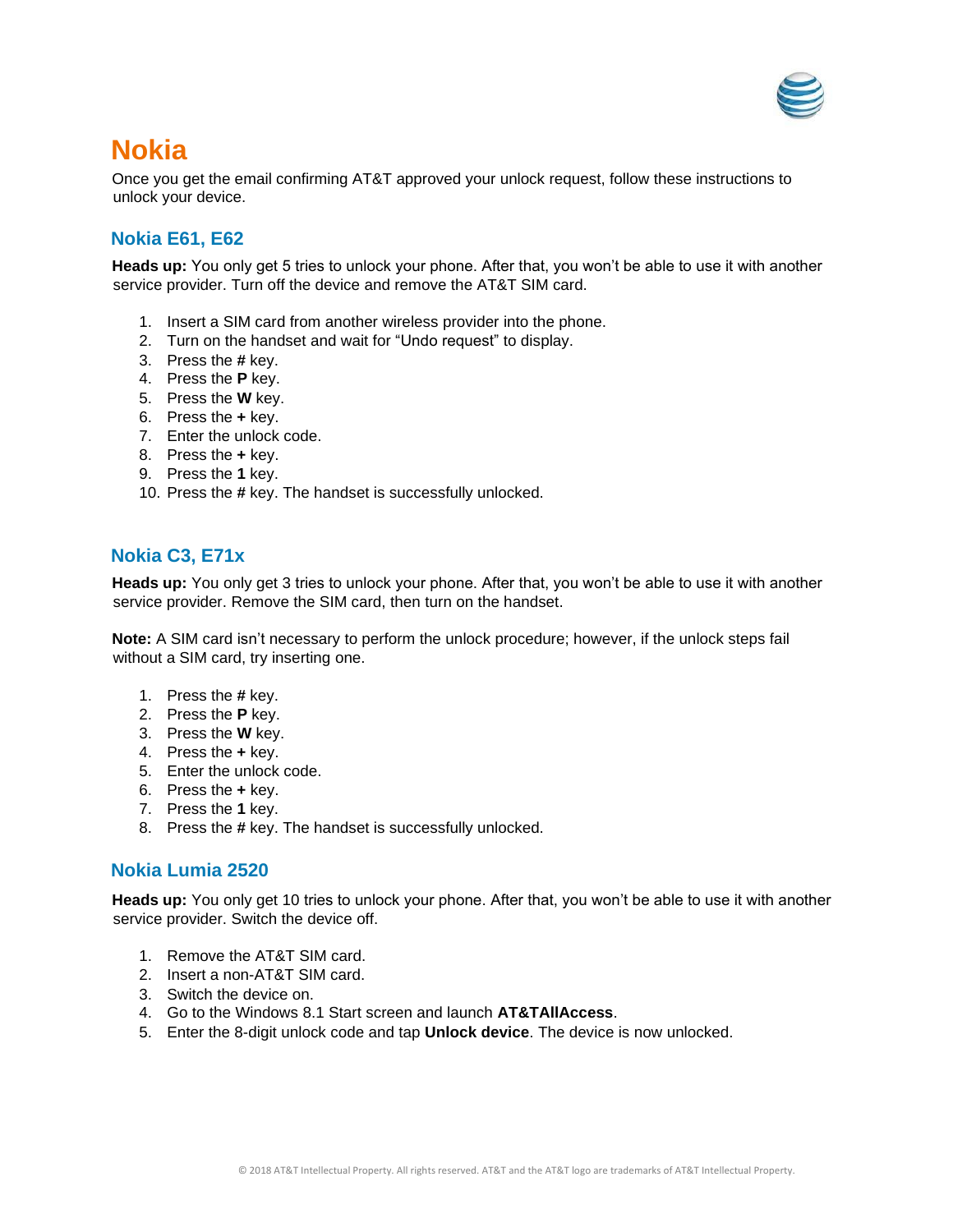

## **All other Nokia Lumia models**

**Heads up:** You only get 10 tries to unlock your phone. After that, you won't be able to use it with another service provider. Switch the device off.

- 1. Remove the AT&T SIM card.
- 2. Insert a non-AT&T SIM card.
- 3. Switch the device on. If prompted, enter the **SIM PIN** code.
- 4. Wait for the **SIM unlock** window to open.
- 5. Enter the unlock code provided (8 or 20 digits) and press **Enter**.
- 6. Power the device off.
- 7. Power the device on. The device is unlocked.

## **All other Nokia devices (excluding Lumia models)**

**Heads up:** You only get 5 tries to unlock your phone. After that, you won't be able to use it with another service provider. Turn on the handset.

- 1. Press the **#** key.
- 2. Press the **\*** key three times (displays a P).
- 3. Press the **\*** key four times (displays a W).
- 4. Press the **\*** key two times (displays a + sign).
- 5. Enter the unlock code.
- 6. Press the **\*** key two times (displays a + sign).
- 7. Press the **1** key.
- 8. Press the **#** key one time. The handset is successfully unlocked.

## <span id="page-20-0"></span>**Palm**

Once you get the email confirming AT&T approved your unlock request, follow these instructions to unlock your device.

**Heads up:** You only get 5 tries to unlock your phone. After that, you won't be able to use it with

another service provider.

## **Palm Treo 750**

- 1. Turn off the device and remove AT&T SIM card.
- 2. Insert SIM card from another wireless provider.
- 3. Turn on the device. (If it doesn't automatically turn on, press the red Power button for two seconds.)
- 4. Look for a prompt for the unlock code.
- 5. Press and hold **Option** and enter the unlock code.
- **Note:** Do not enter **#\*#** before the unlock code.
- 6. Select **OK**.

You'll know the device is unlocked when you see "Unlock Code passed."

## **Palm Pre Plus (P101), Pixi Plus (P121)**

- 1. Turn off your device and remove the AT&T SIM card.
- 2. Insert a SIM card from another wireless provider.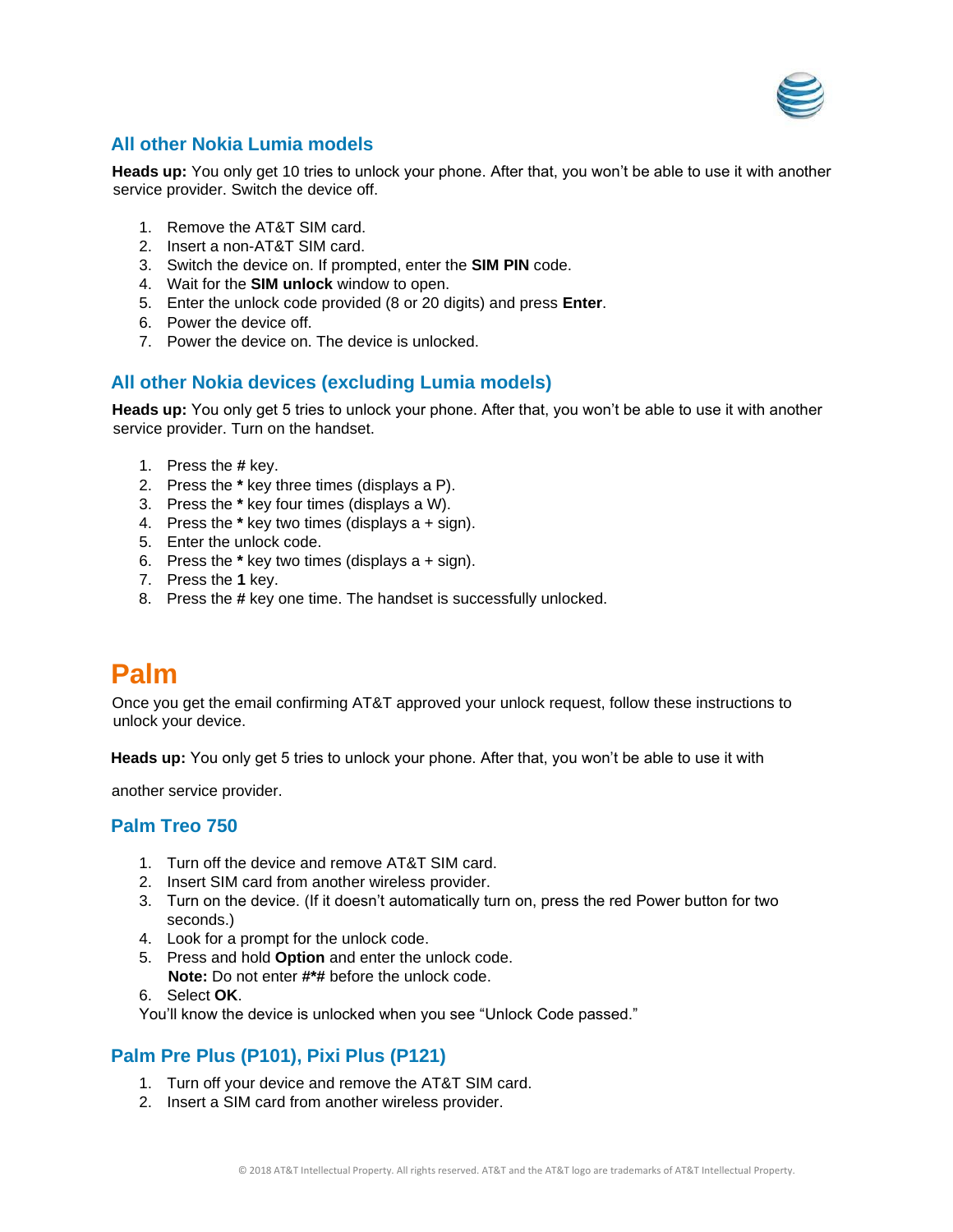

- 3. Turn on the device (make sure the device is in wireless mode).
- 4. Wait for a message to enter your unlock code.
- 5. Enter the unlock code. The device is now unlocked.

### **All other Palm devices**

- 1. Turn off your device and remove the AT&T SIM card.
- 2. Insert a SIM card from another wireless provider.
- 3. Turn on the device (make sure the phone is in wireless mode).
- 4. Press the green **Phone** button.
- 5. Enter **\* # \* #** unlock code **#**.
- 6. Press **Dial**. The device is now unlocked.

## <span id="page-21-0"></span>**Pantech**

Once you receive the email confirming AT&T approved your unlock request, follow these instructions to unlock your device.

## **All Pantech Windows Mobile Devices, Impact P7000**

**Heads up:** You only get 5 tries to unlock your phone. After that, you won't be able to use it with another service provider.

- 1. Turn off the device and remove AT&T SIM card.
- 2. Insert SIM card from another wireless provider.
- 3. Power on the device. The device displays "Change SIM" and left soft key is labeled **Unlock**.
- 4. Press the **left soft key**. A password box appears. Enter the unlock code.
- 5. Press **OK** (center soft key). The device displays rebooting, then power cycles and is unlocked.

### **Pantech Breeze II P2000, Breeze III P2030, Breeze IV P2050, Ease P2020, Crossover P8000, Link II P7040, Pursuit P9020, Pursuit II P6010**

**Heads up:** You only get 10 tries to unlock your phone. After that, you won't be able to use it with another service provider.

- 1. Insert a non-AT&T SIM card into the device.
- 2. Turn on the device.
- 3. Select the soft key under **Unlock** on the **SIM LOCKED** screen.
- 4. Select **Yes** on the **SIM UNLOCK PROCESS** screen.
- 5. Enter the unlock code and select **OK**.
- 6. Re-enter the unlock code and select **OK**.
- 7. Wait until you see the message "UNLOCK PROCESS COMPLETE. Your Phone is Unlocked."
- 8. Select **OK**. The device is unlocked.

## **Pantech Burst P9070, Discover P9090, P8010 Easy Experience, P8010 Standard Experience, P9050 Laser, Pocket P9060**

**Heads up:** You only get 10 tries to unlock your phone. After that, you won't be able to use it with another service provider.

1. Insert a non-AT&T SIM card into the device.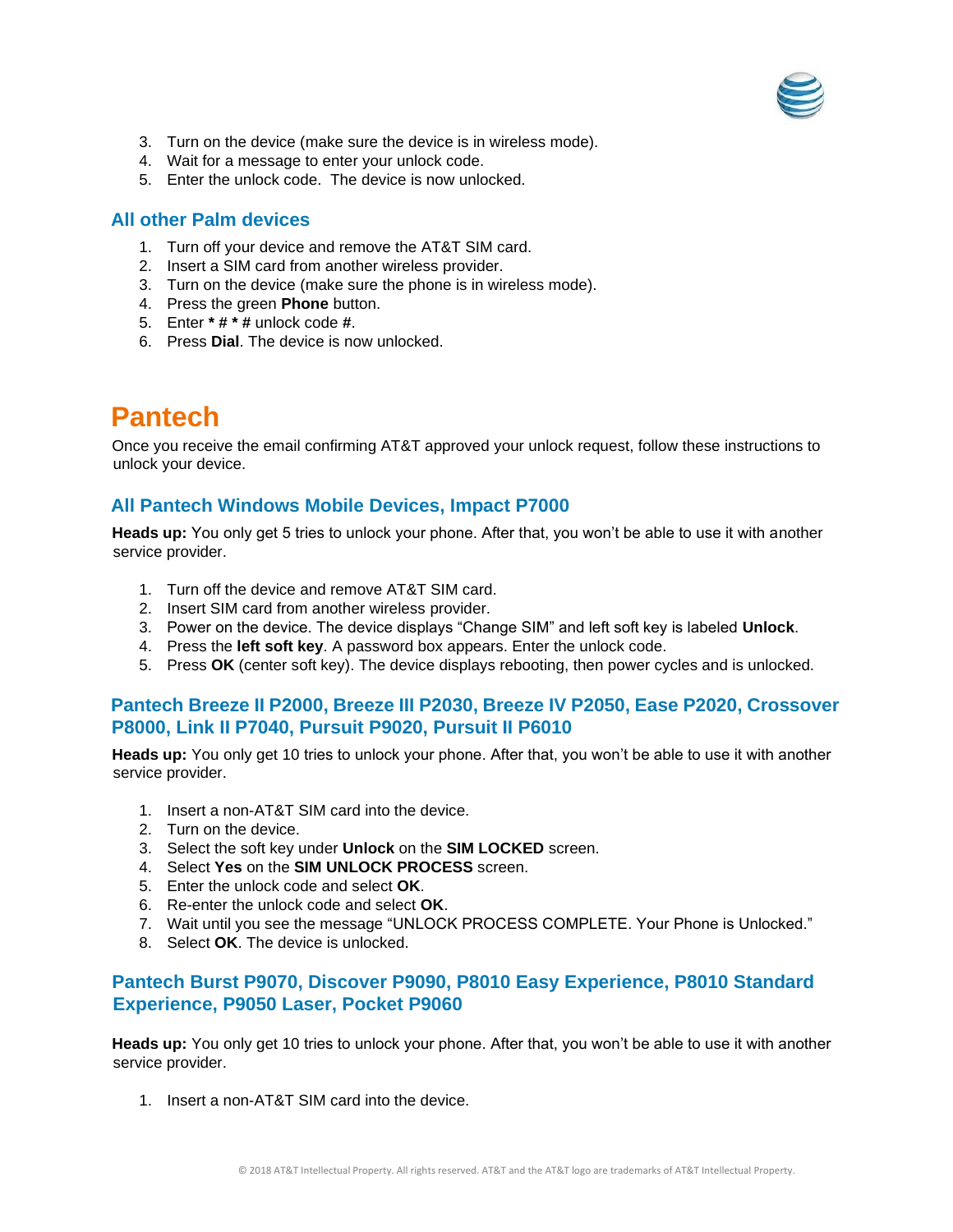

- 2. Turn on the device.
- 3. Wait for a prompt asking for the **Network Unlock Code**.
- 4. Enter the 8-digit unlock code.
- 5. Press **Enter**. The device is unlocked.

#### **Alternate unlock steps**

- 1. Turn on the device with an accepted SIM card.
- 2. Enter **\*#865625#**.
- 3. Wait for a **SIM unlock** menu to appear and press **OK**.
- 4. Enter the 8-digit unlock code.
- 5. Re-enter the 8-digit unlock code.
- 6. Press **OK** when you see "Unlock Process Complete." The device is unlocked.

## **Pantech C810 Duo, C820 Matrix Pro, P4100 (including OS 4.0), P5000 Link2, P6020 Swift, P6030 Renew**

**Heads up:** You only get 10 tries to unlock your phone. After that, you won't be able to use it with another service provider.

- 1. Turn off the device and remove the AT&T SIM card.
- 2. Insert the SIM card from another wireless provider.
- 3. Turn on the device and let it fully load. You will see this message: "SIM Locked. An incorrect SIM is being used. Only Emergency calls can be dialed."
- 4. Select **Unlock**.
- 5. When you see "SIM Unlock Process. You are about to SIM Unlock. More than 10 unsuccessful attempts will lock the phone. Continue?", select **Yes**.
- 6. Wait for this message: "Enter the Unlock Code. Unlock Attempt: 1 of 10."
- 7. Enter the 8-digit unlock code, and then select **OK**.
- 8. Wait for this message: "Reenter the Unlock Code. Unlock Attempt 1 of 10."
- 9. Use the same 8-digit unlock code that was entered in the previous screen. Then, select **OK**. This completes the SIM unlock process.
- 10. Select **Yes** to go into idle screen.

## **All other Pantech devices**

**Heads up:** You only get 5 tries to unlock your phone. After that, you won't be able to use it with another service provider.

- 1. Insert AT&T SIM card.
- 2. Turn on the device.
- 3. Enter **\*#865625#** at the idle screen.
- 4. Look for the message: "SIM unlock process."
- 5. Press **Yes** (left soft key).
- 6. Enter the unlock code and press **OK** (center soft key).
- 7. Re-enter the unlock code and press **OK**. The device is unlocked.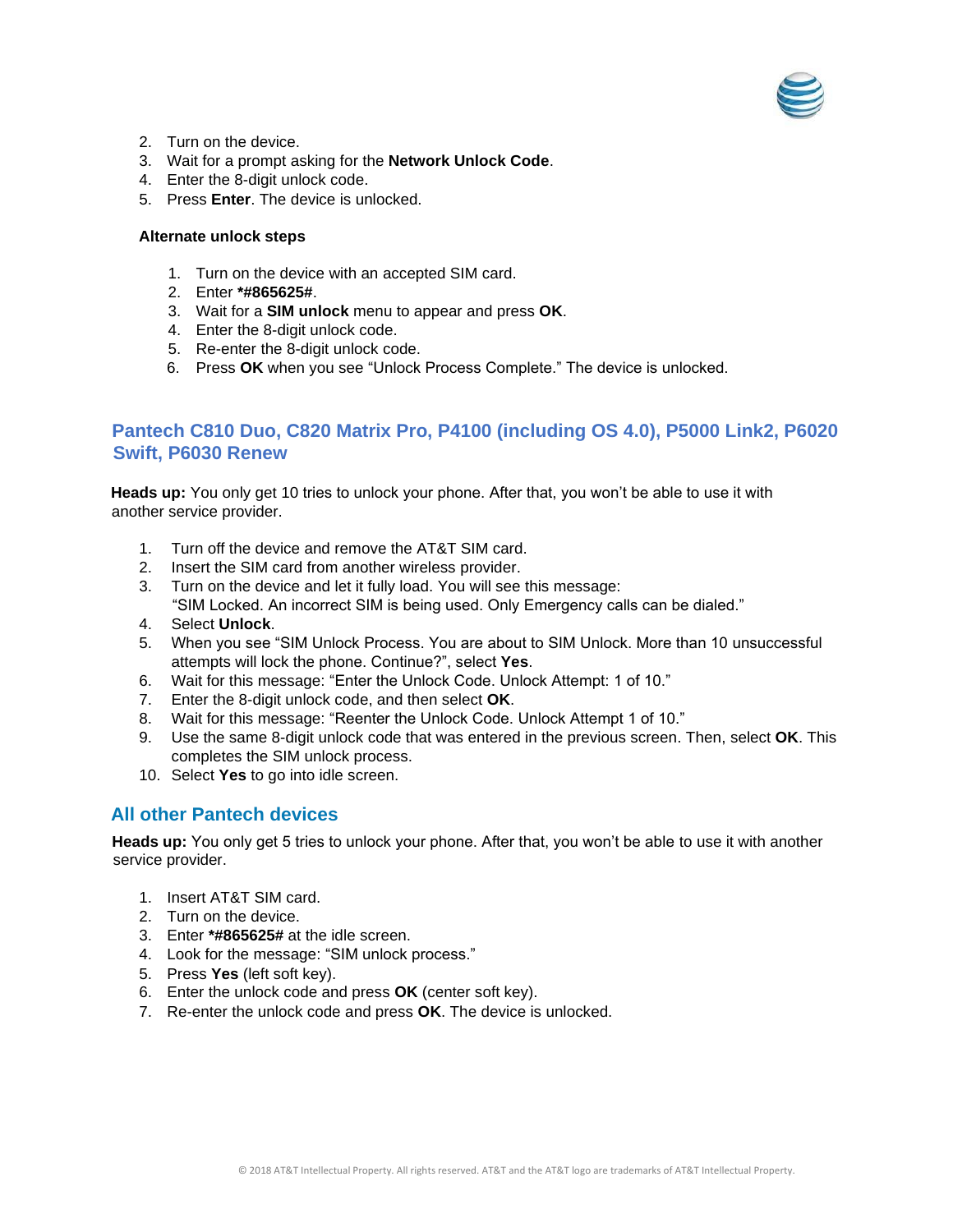

## <span id="page-23-0"></span>**PCD**

Once you get the email confirming AT&T approved your unlock request, follow these instructions to unlock your device:

**Heads up:** You only get 5 tries to unlock your phone. After that, you won't be able to use it with another service provider.

- 1. Turn off the device and remove the AT&T SIM card.
- 2. Insert the SIM card from another wireless provider.
- 3. Turn on the handset.
- 4. With the device in Portrait mode, select the Phone icon.
- 5. Wait until you see the message: "To unlock SIM enter unlock code correctly. Entering incorrect code Five (5) times results in the permanent locking of your phone continue?"
- 6. Enter the 15-digit unlock code and select **Done**. **Note**: If you enter an incorrect code, you'll see "Incorrect Lock Code or Incorrect Unlock Code Try Again."

## <span id="page-23-1"></span>**Samsung**

Once you get the email confirming AT&T approved your unlock request, follow these instructions to unlock your device.

**Heads up:** You only get 5 tries to unlock your phone. After that, you won't be able to use it with another service provider.

## **Samsung Galaxy S5 and newer models**

- 1. Power off the device and insert a non-AT&T SIM card.
	- If your SIM card slot is located under the battery, remove the battery.
- 2. Power on the device with non-AT&T SIM.
	- For devices with removable battery, insert the battery back into the device. Wait for the message: "Enter the device unlock code."
- 3. Enter the unlock code.
- 4. Press **OK**.

## **Samsung A107, A117, A137, A167, A177, A197, A227, A237, A257, A437, A517, A637, A657, A707, A717, A727, A737, A777, Access A827,C417, Eternity A867, A197, Flight A797, GT-i9020, GT-i9250, Mythic A897, Propel A767, Rugby A837, Solstice A887, SLM A747, T319, T339, X427, X497, Z105, Z107**

- 1. Turn off the device and remove the SIM card.
- 2. Turn on the device without a SIM card.
- 3. Press **Dial** (may not be required).
- 4. Enter **#7465625\*638\*,** the unlock code, and **#.**

**Note:** After the first \*, the rest of the sequence won't show on the screen.

You'll know the device is unlocked if you see either "Network Lock Deactivated" or "Not Yet Personalized" (which means your device was already unlocked).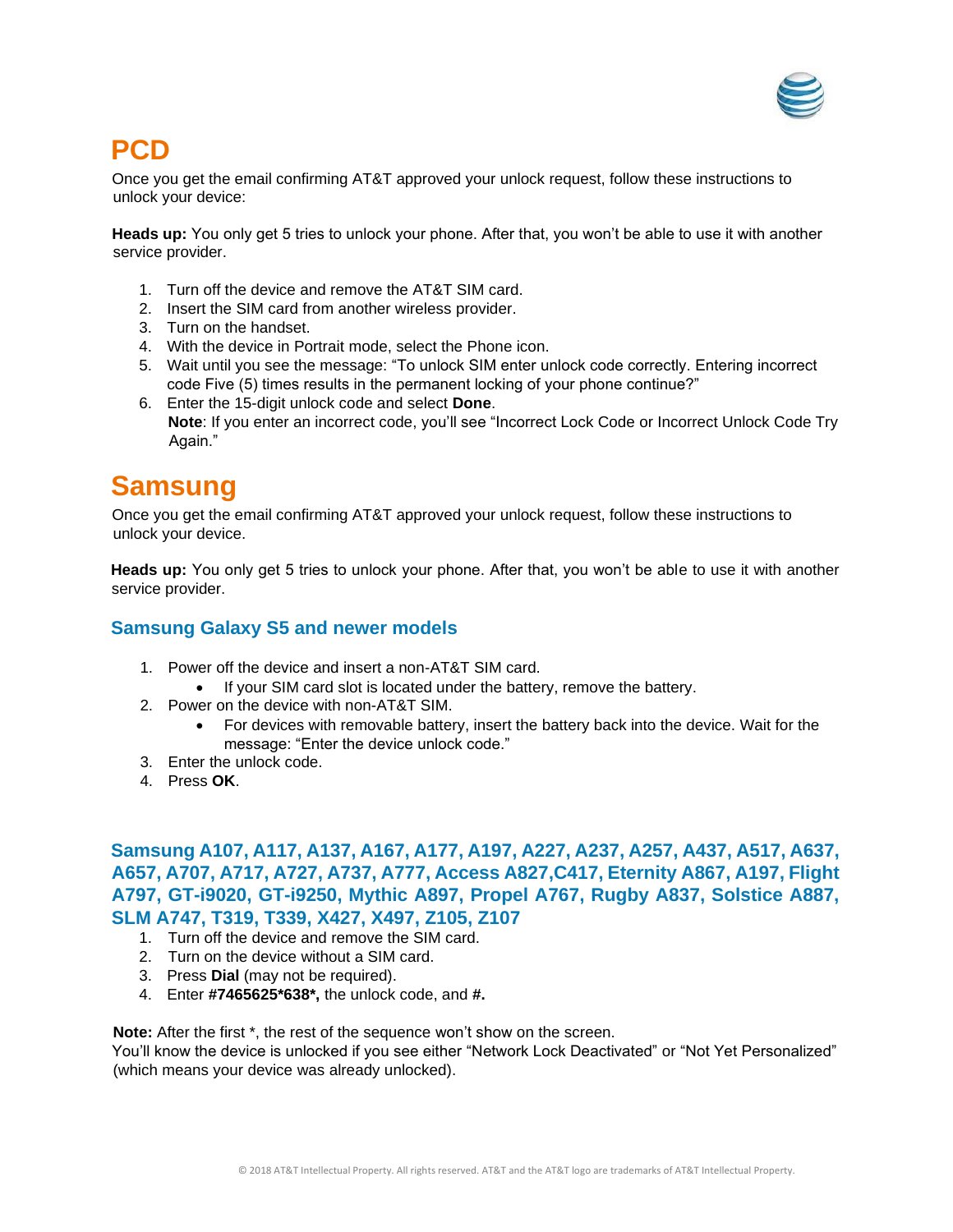

## **Samsung A516, BlackJack i607, Epix i907, Focus i937, i437, i437P, Propel Pro i627, Rugby III A997, ZX10, ZX20**

- 1. Turn on the device with a SIM card from another provider.
- 2. On the **Network Lock** screen, enter **#7465625\*638\*.**
- 3. Enter the unlock code and press **OK** (left soft key).
- 4. If the device is still locked, try to unlock the device with a non-AT&T SIM card and enter **#7465625\*638\*,** the unlock code, and **#.**

You'll know your device is unlocked when you get this message: "Network Lock Deactivated."

## **Samsung A127, C207, D307, D347, D357, D407, D807, E316, N625, X507**

- 1. Turn off the device and remove the SIM card.
- 2. Turn on the device.
- 3. Enter **#0111\*,** the unlock code, and **#.** The device powers off and back on.

## **Samsung ATIV Smart PC Tablet XE500T1C-HA1US, XE700T1A**

- 1. Turn off the device and remove the AT&T SIM card.
- 2. Insert a card from another wireless provider.
- 3. Turn on the device.
- 4. Tap the **AT&T AllAccess** tile in the start screen.
- 5. Enter the unlock code when prompted and select **unlock device**.

## **Samsung Gear Watches**

**Heads up:** These devices are already unlocked so they don't require an unlock code.

If you move your wireless service from AT&T to another provider, be sure to also move your watch's service to your new provider. Contact your new provider to set up service. Activation may not be possible if there are any issues with your previous account or provider.

Keep in mind you won't be able to change the provider on the watch menu. To switch the provider, follow these steps:

- 1. Factory reset the watch.
- 2. Repair your watch with a primary handset.
- 3. Go through the setup process.
- 4. Enter the new provider when prompted to activate the watch.

## <span id="page-24-0"></span>**Sharp**

Once you get the email confirming AT&T approved your unlock request, follow these instructions to unlock your device.

**Heads up:** You only get 5 tries to unlock your phone. After that, you won't be able to use it with another service provider.

- 1. With the device powered off, insert a non-AT&T SIM.
- 2. Turn on the device. The screen will display "Invalid SIM and Network Lock."
- 3. Select **Unlock** on the bottom left of the screen.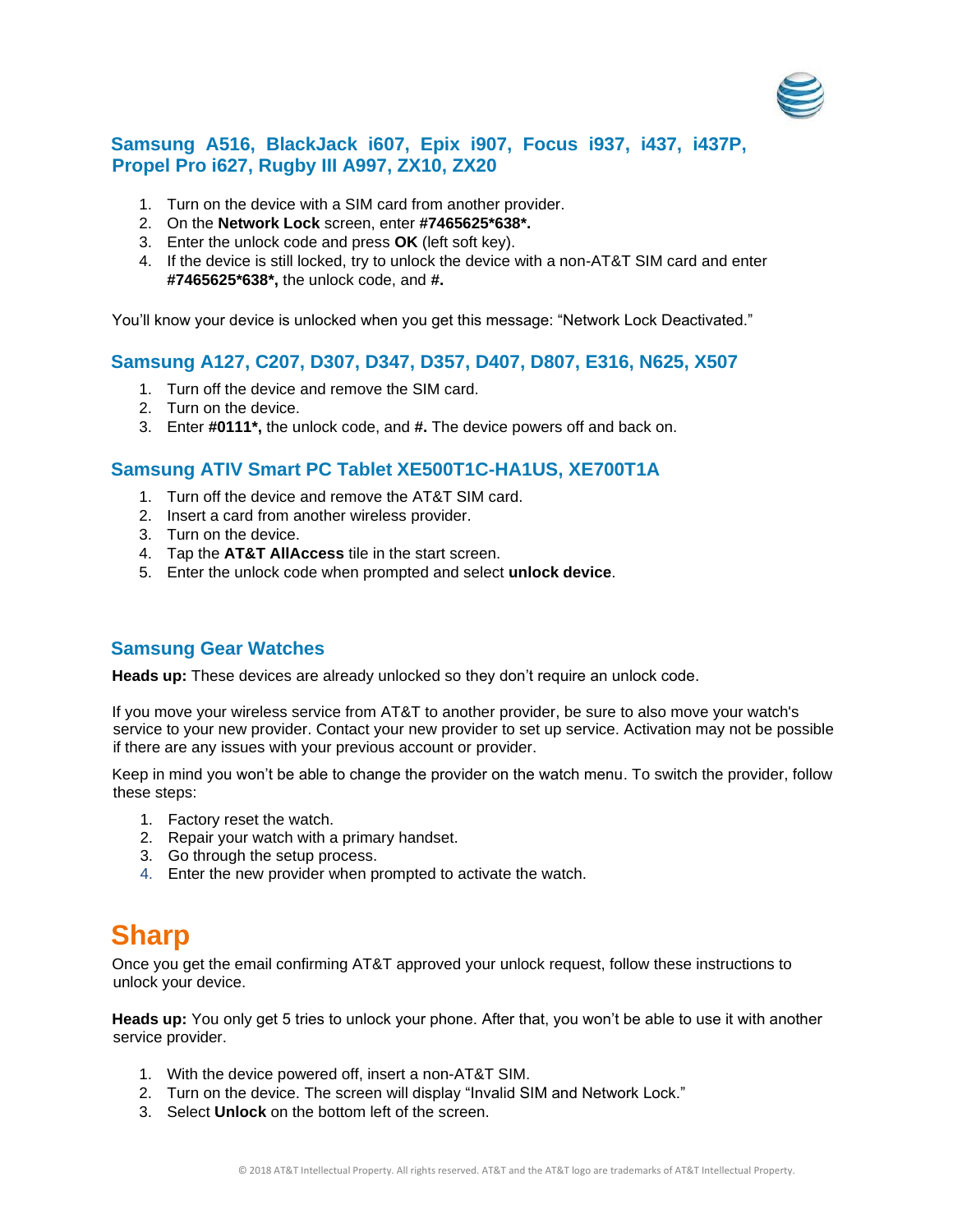

- 4. Select **Yes** on the **SIM Unlock Process** screen to continue.
- 5. Enter the 15-digit unlock code and select **Done** on the bottom left of the screen.
- 6. Wait for the success message "Unlock Completed and Device Unlocked."
- 7. Press **OK** for the normal start-up procedure of the device.

## <span id="page-25-0"></span>**Siemens**

Once you get the email confirming AT&T approved your unlock request, follow these instructions to unlock your device.

**Heads up:** You only get 5 tries to unlock your phone. After that, you won't be able to use it with

another service provider.

#### **Siemens S40**

- 1. Turn off the device and remove the AT&T SIM card.
- 2. Insert a SIM card from another wireless provider.
- 3. Turn on the device.
- 4. Enter **\*#9103**, then the unlock code. The device is successfully unlocked.

#### **Siemens S66**

- 1. Turn off the device and remove the AT&T SIM card.
- 2. Insert a SIM card from another wireless provider.
- 3. Turn on the device.
- 4. Enter **\*#0000\***, then the unlock code. The device is successfully unlocked.

#### **All other Siemens devices**

- 1. Turn off the device and remove the AT&T SIM card.
- 2. Insert a SIM card from another wireless provider.
- 3. Turn on the device.
- 4. Enter the unlock code when prompted. The device is successfully unlocked.

## <span id="page-25-1"></span>**Sonim**

Once you get the email confirming AT&T approved your unlock request, follow these instructions to unlock your device.

### **Sonim XP1520, XP5600-A-R0, XP5560-A-R4, XP5560-A-R5, XP5700, XP6700, ExHandy 08**

**Heads up:** You only get 10 tries to unlock your phone. After that, you won't be able to use it with another service provider.

- 1. Turn off your device and remove the AT&T SIM card.
- 2. Insert a non-AT&T SIM card into the device.
- 3. Turn on the device.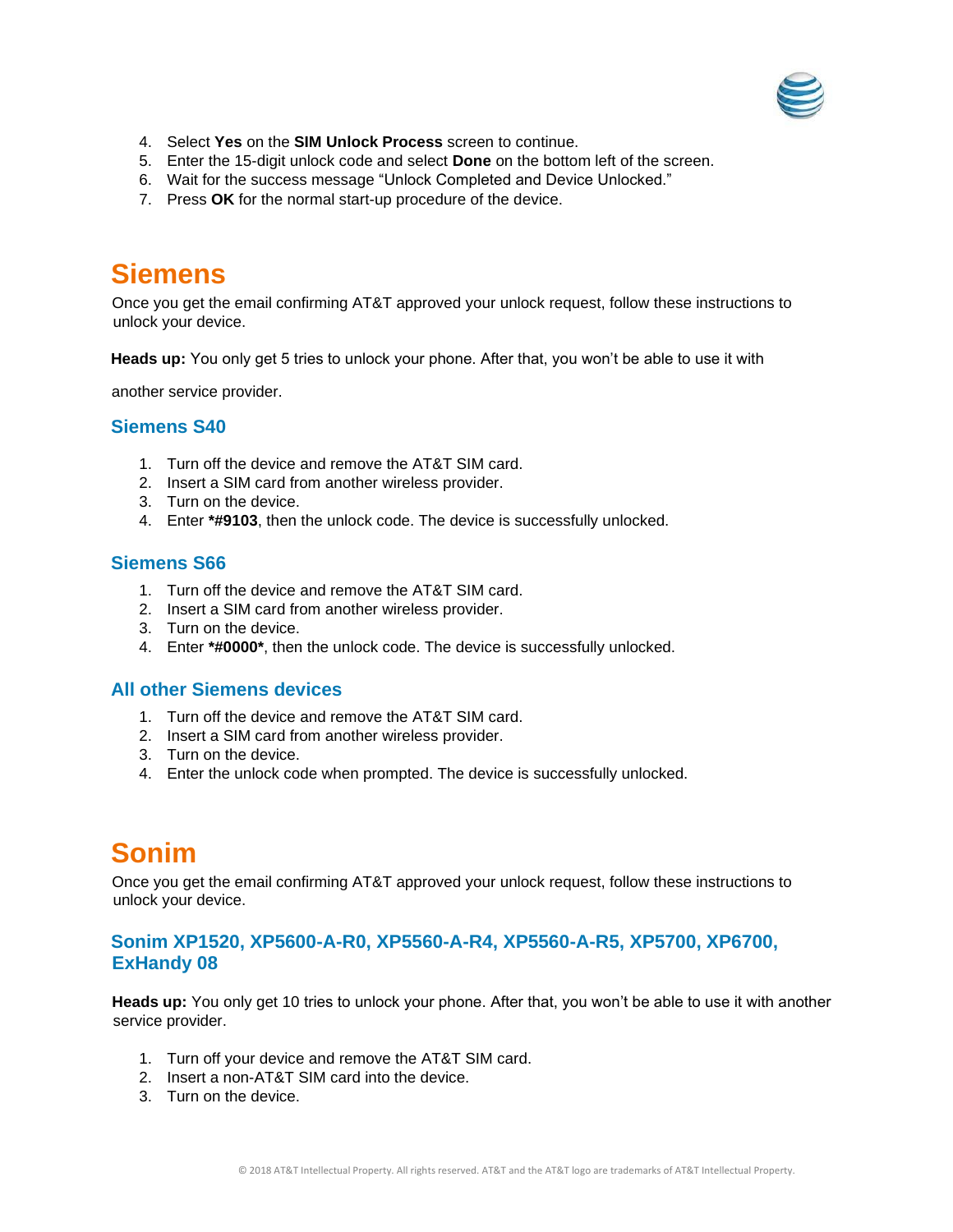

- 4. Enter the unlock code when prompted.
- 5. Select **Unlock**.

You'll know the device is unlocked when you see "SIM Network unlock successful."

## <span id="page-26-0"></span>**Sony & Sony Ericsson**

Once you get the email confirming AT&T approved your unlock request, follow these instructions to unlock your device.

**Heads up:** You only get 5 tries to unlock your phone. After that, you won't be able to use it with another service provider.

## **Sony Ericsson Xperia Play 4G, Xperia X10, Experia ION LT28at, Experia TL LT30at, Tablet P (SGPT211US)**

- 1. Turn off the device and remove the AT&T SIM card.
- 2. Insert a SIM card from another wireless provider.
- 3. Turn on the device.
- 4. When the device displays "Invalid SIM," enter the unlock code

### **Sony Ericsson Z500**

You don't need a SIM card to unlock a Z500.

- 1. Turn on the device.
- 2. When you see "Insert SIM", press and hold the left arrow (**<**) button.
- 3. At the same time, press the star (**\***) button twice.
- 4. Press the left arrow (**<**) button.
- 5. After the phone briefly displays: "Personalized with MNC2" or "Personalized with MNC3," wait approximately 3 seconds. You'll see "Network" and a picture of a closed lock.
- 6. Press **Select**. The device will show "Unlock (Net) 5 and NCK."
- 7. Enter the SIM unlock code.
- 8. Press **OK**. The device will show "Network unlocked" and then "Insert SIM" when it's unlocked.

## **Sony Ericsson W518a, W580i, C905A, S710A, T226, T290A, T62U, T68M, Vivaz U5at, W300i, W350A, W600i, W760a, W810i, Z300a, Z310a, Z520a, Z525, Z750a**

- 1. Turn off the device and remove the AT&T SIM card.
- 2. Turn on the device without a SIM card.
- 3. Press the left arrow (**<**) button once.
- 4. Press the star (**\***) button twice.
- 5. Press the left arrow (**<**) button.
- 6. When the device shows "Personalize with MNC2," enter the unlock code.

### **Sony GC82, GC83, T306, T616, T637, T237, J220a**

- 1. Move the joystick to the left once.
- 2. Enter **\*\*** (press the star key twice).
- 3. Move the joystick to the left once again to enter the personalized menu.
- 4. Choose **[Network]** and press **select**.
	- **Note**: If given an option, select **MC2**.
- 5. Enter the unlock code.